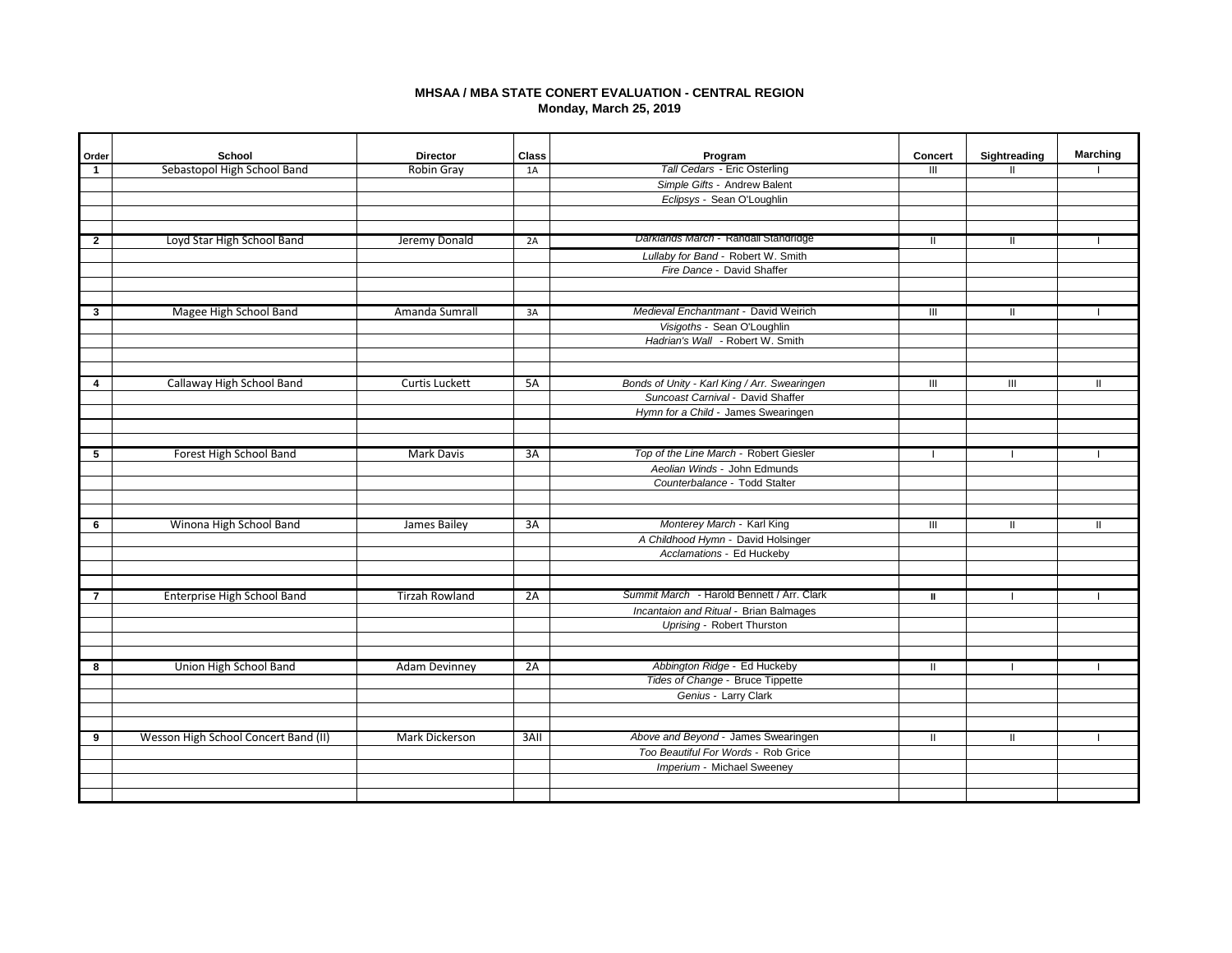# **MHSAA / MBA STATE CONERT EVALUATION - CENTRAL REGION Monday, March 25, 2019**

| Order | School                               | <b>Director</b>       | Class | Program                                                           | Concert    | Sightreading | <b>Marching</b> |
|-------|--------------------------------------|-----------------------|-------|-------------------------------------------------------------------|------------|--------------|-----------------|
| 10    | J.Z. George High School Band         | Shelby Stapleton      | 3A    | Destiny Fanfare - Mekel Rogers                                    | Ш          |              | Ш               |
|       |                                      |                       |       | Legend of Knife River - Stephen Bulla                             |            |              |                 |
|       |                                      |                       |       | Afterburn - Randall Standridge                                    |            |              |                 |
|       |                                      |                       |       |                                                                   |            |              |                 |
|       |                                      |                       |       |                                                                   |            |              |                 |
| 11    | Pearl High School Varsity Band (III) | Jason Harrell         | 6AIII | Grand Galop - Johnnie Vinson                                      |            |              |                 |
|       |                                      |                       |       | A Distant Light - James Swearingen                                |            |              |                 |
|       |                                      |                       |       | Little Suite for Band - Clare Grundman                            |            |              |                 |
|       |                                      |                       |       |                                                                   |            |              |                 |
|       |                                      |                       |       |                                                                   |            |              |                 |
| 12    | Louisville High School Band          | Clay Fuller           | 4A    | When Johnny Comes Marching Home - Arr. Bill Simon                 |            | Ш            |                 |
|       |                                      |                       |       | Chorale and March - Clifton Williams / Arr. Wagner                |            |              |                 |
|       |                                      |                       |       | In Simple Faith - Randall Standridge                              |            |              |                 |
|       |                                      |                       |       |                                                                   |            |              |                 |
|       |                                      |                       |       | Courage - Larry Clark                                             |            |              |                 |
| 13    | Quitman High School Band             | Andy Pierce           | 4A    |                                                                   | Ш          | Ш            |                 |
|       |                                      |                       |       | Reverberations - Brian Balmages<br>On Golden Wings - Michael Oare |            |              |                 |
|       |                                      |                       |       |                                                                   |            |              |                 |
|       |                                      |                       |       |                                                                   |            |              |                 |
| 14    | Pearl High School Concert Band (II)  | <b>Matt Pickering</b> | 6AII  | Procession of the Nobles - Rimsky-Korsakov / Arr. Bocook          |            |              |                 |
|       |                                      |                       |       | A Shaker Gift Song - Frank Ticheli                                |            |              |                 |
|       |                                      |                       |       | A Childhood Remembered - Rossano Galante                          |            |              |                 |
|       |                                      |                       |       |                                                                   |            |              |                 |
|       |                                      |                       |       |                                                                   |            |              |                 |
| 15    | NE Lauderdale High School Band       | <b>Wesley Lollis</b>  | 4A    | Not Available                                                     | <b>DNA</b> | <b>DNA</b>   |                 |
|       |                                      |                       |       |                                                                   |            |              |                 |
|       |                                      |                       |       |                                                                   |            |              |                 |
|       |                                      |                       |       |                                                                   |            |              |                 |
|       |                                      |                       |       |                                                                   |            |              |                 |
| 16    | Pearl High School Symphonic Band     | <b>Matt Rowan</b>     | 6A    | The Washington Post - Sousa                                       |            |              |                 |
|       |                                      |                       |       | Song for Lyndsay - Andrew Boysen Jr.                              |            |              |                 |
|       | <b>SWEEPSTAKES AWARD</b>             |                       |       | El Camino Real - Alfred Reed                                      |            |              |                 |
|       |                                      |                       |       |                                                                   |            |              |                 |
|       |                                      |                       |       |                                                                   |            |              |                 |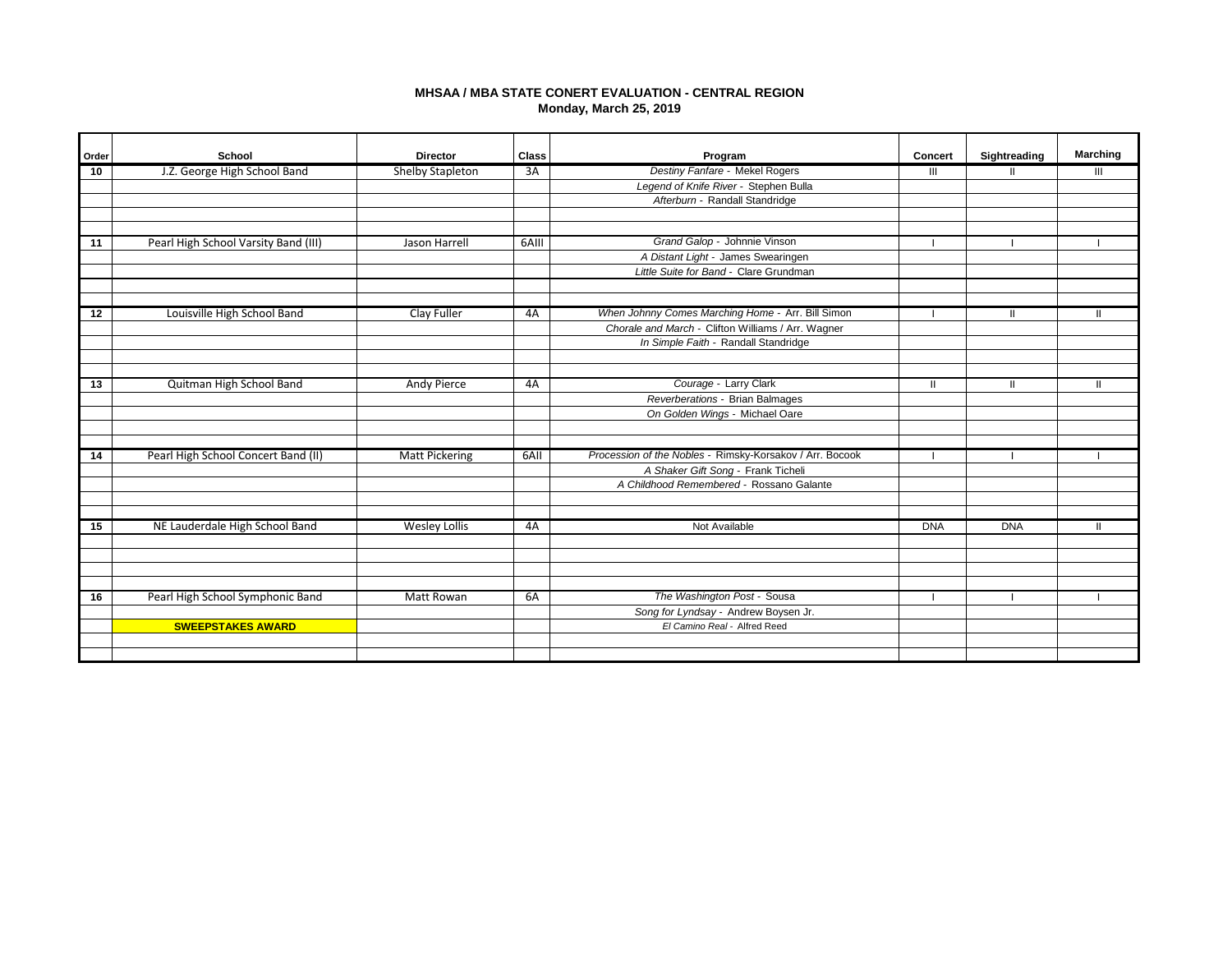### **MHSAA / MBA STATE CONERT EVALUATION - CENTRAL REGION TUESDAY, MARCH 26, 2019**

| Order                   | <b>School</b>                                 | <b>Director</b>       | <b>Class</b> | Program                                                      | <b>Concert</b> | Sightreading | <b>Marching</b> |
|-------------------------|-----------------------------------------------|-----------------------|--------------|--------------------------------------------------------------|----------------|--------------|-----------------|
| -1                      | St. Andrews High School Band                  | Dr. Dennis Cranford   | 3A           | March of the Belgian Partroopers - Leemans / Arr. Swearingen |                |              | N/A             |
|                         |                                               |                       |              | With Each Sunset - Richard Saucedo                           |                |              |                 |
|                         |                                               |                       |              | Of Galeforce Winds - Richard Saucedo                         |                |              |                 |
|                         |                                               |                       |              |                                                              |                |              |                 |
| $\overline{2}$          | Crystal Springs High School Band              | <b>Bryant Johnson</b> | 3A           | Elation - Sean O'Loughlin                                    | $\mathbf{III}$ | $\mathbf{I}$ | $\mathbf{m}$    |
|                         |                                               |                       |              | Echoes of Eternity - Barry Milner                            |                |              |                 |
|                         |                                               |                       |              | Free Spirit Overture - Jerry Williams                        |                |              |                 |
|                         |                                               |                       |              |                                                              |                |              |                 |
| 3                       | Ridgeland High School Symphonic Band          | Jill Wallace          | 5A           | British Eighth March - Zo Elliot / Arr. Luckhardt            |                |              |                 |
|                         |                                               |                       |              | On a Hymnsong of Philip Bliss - David Holsinger              |                |              |                 |
|                         | <b>SWEEPSTAKES AWARD</b>                      |                       |              | West Highlands Sojourn - Robert Sheldon                      |                |              |                 |
|                         |                                               |                       |              |                                                              |                |              |                 |
| $\overline{\mathbf{4}}$ | Germantown High School Concert Band (II)      | Allison Taylor        | 5AII         | Children of the Shrine - James Swearingen                    |                |              |                 |
|                         |                                               |                       |              | A Shaker Gift Song - Frank Ticheli                           |                |              |                 |
|                         |                                               |                       |              | Overture for Winds - Charles Carter                          |                |              |                 |
|                         |                                               |                       |              |                                                              |                |              |                 |
| 5                       | Madison Central High School Concert Band (II) | Jennifer Sills        | 6AII         | Deerpath Dances - David Holsinger                            | -1             | -1           | - 1             |
|                         |                                               |                       |              | A Walk in the Morning Sun - Pierre LaPlante                  |                |              |                 |
|                         |                                               |                       |              | Shores of New England - Ayatey Shabazz                       |                |              |                 |
|                         |                                               |                       |              |                                                              |                |              |                 |
| 6                       | West Lauderdale High School Band              | David McKinney        | 4A           | His Honor - Fillmore / Arr. Fennell                          | $\mathbf{III}$ | $\mathbf{I}$ | $\mathbf{I}$    |
|                         |                                               |                       |              | On a Hymnsong of Philip Bliss - David Holsinger              |                |              |                 |
|                         |                                               |                       |              | Allegro Barbaro - Bela Bartok / Arr. Tom Wallace             |                |              |                 |
|                         |                                               |                       |              |                                                              |                |              |                 |
| 7                       | Richland High School Band                     | Steven Kershaw        | 4A           | Con Brio (March) - Ralph Ford                                | $\mathbf{H}$   |              | $\mathbf{I}$    |
|                         |                                               |                       |              | A Child's Lullaby - Robert Sheldon                           |                |              |                 |
|                         |                                               |                       |              | The Eternal Journey - David Shaffer                          |                |              |                 |
|                         |                                               |                       |              |                                                              |                |              |                 |
| 8                       | Ridgeland High School Concert Band (II)       | <b>Tony Martin</b>    | 5AII         | Winchester March - John Edmondson                            |                |              |                 |
|                         |                                               |                       |              | Heartstrings - Matt Conaway                                  |                |              |                 |
|                         |                                               |                       |              | Moscow, 1941 - Brian Balmages                                |                |              |                 |
|                         |                                               |                       |              |                                                              |                |              |                 |
| 9                       | Newton County High School Band                | <b>Stacy Sanders</b>  | 4A           | Aces of the Air - Arr. Swearingen                            | Ш              | -1           | -1              |
|                         |                                               |                       |              | Ammerland - Jacob de Haan                                    |                |              |                 |
|                         |                                               |                       |              | The Last to Defend - David Shaffer                           |                |              |                 |
|                         |                                               |                       |              |                                                              |                |              |                 |
| 10                      | Lawrence Co. High School Band                 | Mark Guion            | 4A           | March (Mvt. 2 from Campbell River Sketches) - Mark Williams  | $\mathbf{I}$   | $\mathbf{I}$ | - 1             |
|                         |                                               |                       |              | Anthem for Peace - Ed Huckeby                                |                |              |                 |
|                         |                                               |                       |              | Exaltation - James Swearingen                                |                |              |                 |
|                         |                                               |                       |              |                                                              |                |              |                 |
| 11                      | Greene County High School Band                | <b>Terry Slayter</b>  | 4A           | Darklands March - Terry Slayter                              | Ш              | Ш            | Ш               |
|                         |                                               |                       |              | Ascentium - Ed Huckeby                                       |                |              |                 |
|                         |                                               |                       |              | Campbell River Sketches - Mark Williams                      |                |              |                 |
|                         |                                               |                       |              |                                                              |                |              |                 |
|                         |                                               |                       |              |                                                              |                |              |                 |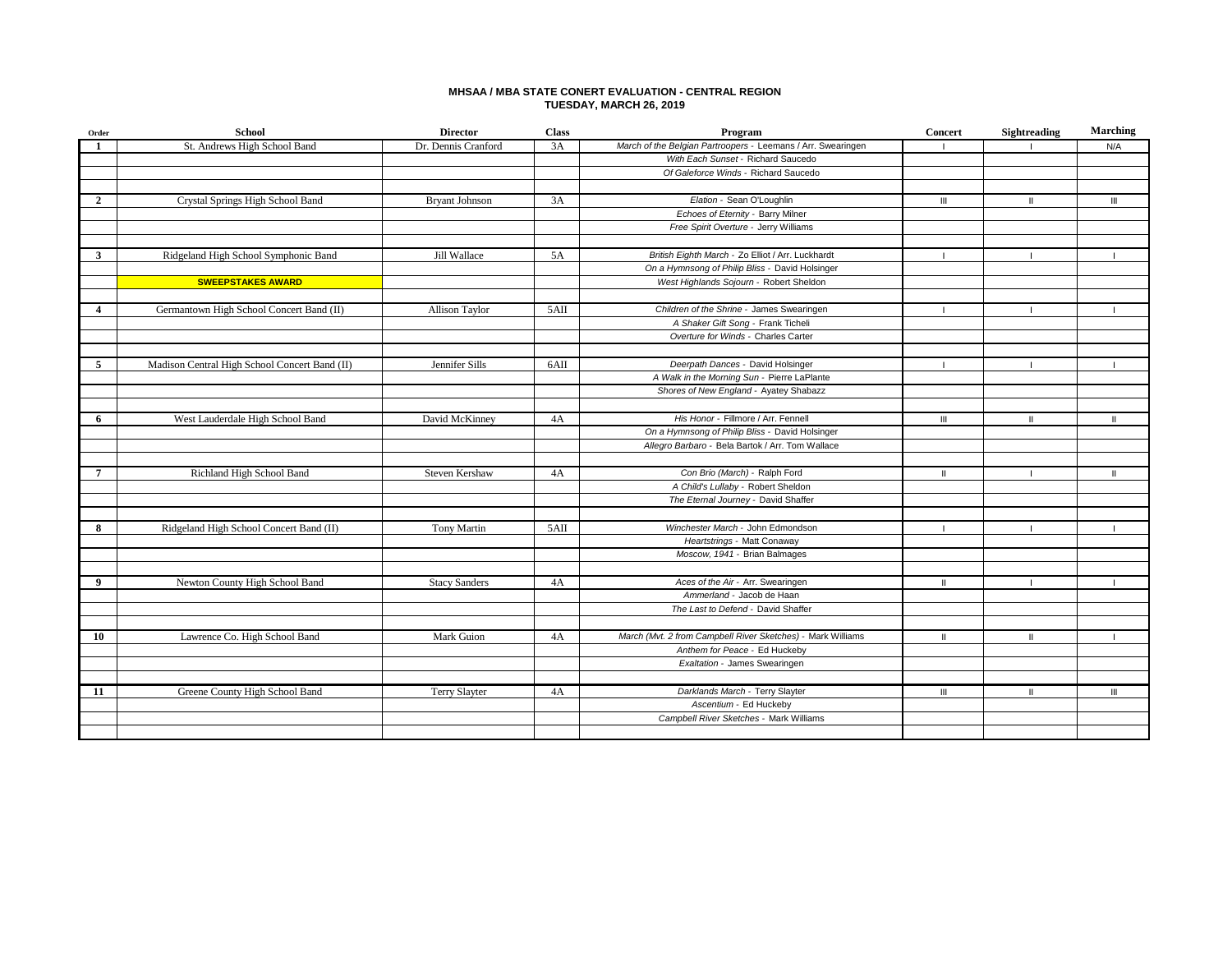### **MHSAA / MBA STATE CONERT EVALUATION - CENTRAL REGION TUESDAY, MARCH 26, 2019**

| Order | <b>School</b>                              | <b>Director</b>            | <b>Class</b> | Program                                            | Concert    | Sightreading | <b>Marching</b> |
|-------|--------------------------------------------|----------------------------|--------------|----------------------------------------------------|------------|--------------|-----------------|
| 12    | North Pike High School Band                | <b>Clint Boleware</b>      | 5A           | Temecula Valley Fanfare - Saucedo                  | Ш          |              |                 |
|       |                                            |                            |              | In These Last Days of Autumn - Standridge          |            |              |                 |
|       |                                            |                            |              | Laurel Mountain Overture - Court                   |            |              |                 |
|       |                                            |                            |              |                                                    |            |              |                 |
| 13    | Choctaw Central High School Band           | Dorian Trahan/Elter Wilson | 3A           | Not Available                                      | <b>DNA</b> | <b>DNA</b>   | <b>DNA</b>      |
|       |                                            |                            |              |                                                    |            |              |                 |
|       |                                            |                            |              |                                                    |            |              |                 |
|       |                                            |                            |              |                                                    |            |              |                 |
| 14    | Greenville High School Band                | Antionette M. Cox          | 6A           | Not Available                                      | <b>DNA</b> | <b>DNA</b>   | <b>DNA</b>      |
|       |                                            |                            |              |                                                    |            |              |                 |
|       |                                            |                            |              |                                                    |            |              |                 |
|       |                                            |                            |              |                                                    |            |              |                 |
| 15    | Madison Central High School Symphonic Band | Chuck Reynolds             | 6A           | Mangulina - Paul Bassler                           |            |              |                 |
|       |                                            |                            |              | Riften Wed - Julie Giroux                          |            |              |                 |
|       | <b>SWEEPSTAKES AWARD</b>                   |                            |              | First Suite in Eb for Military Band - Gustav Holst |            |              |                 |
|       |                                            |                            |              |                                                    |            |              |                 |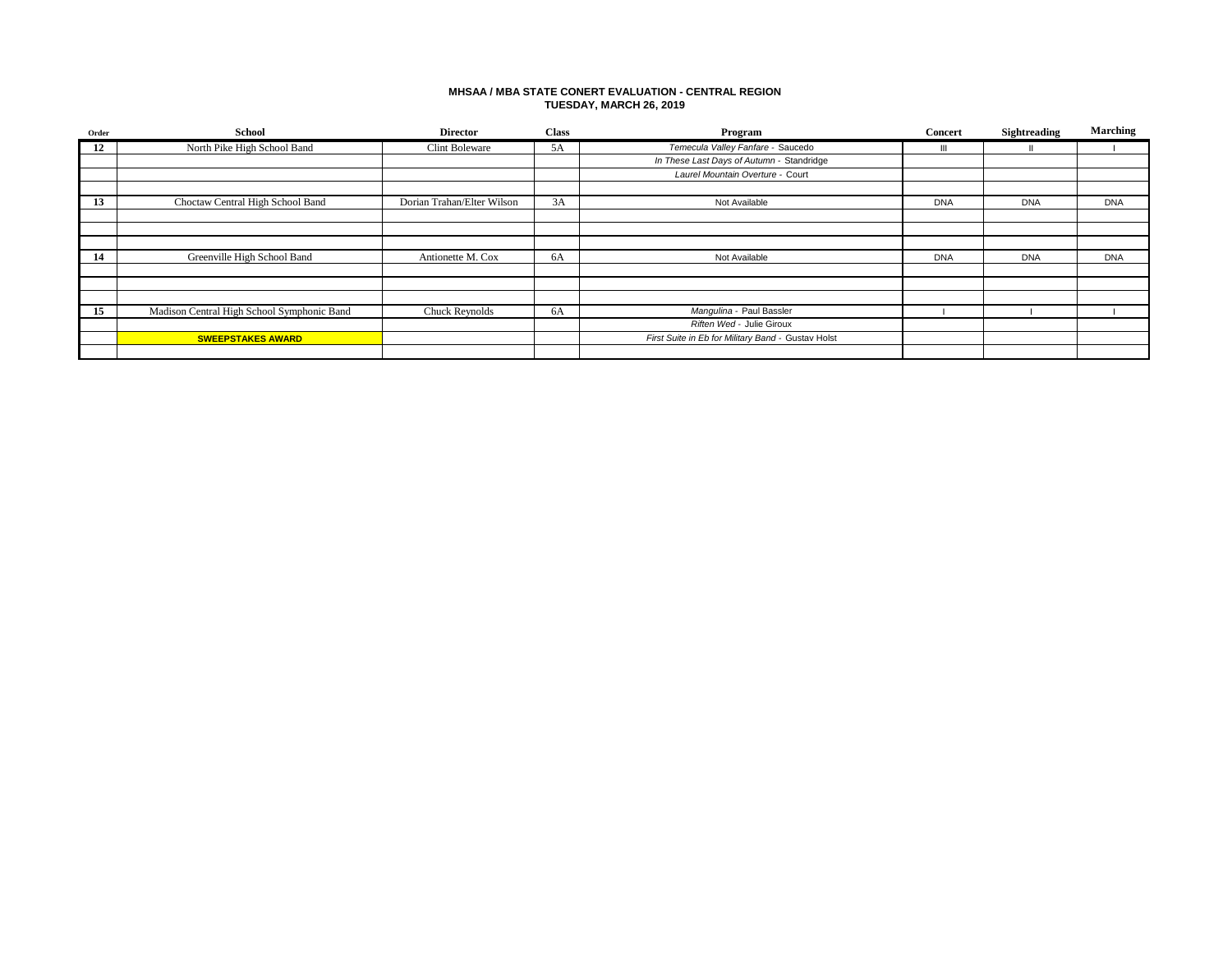## **MHSAA / MBA STATE CONERT EVALUATION - CENTRAL REGION WEDNESDAY, MARCH 27, 2019**

| Order          | School                                 | <b>Director</b>      | Class           | Program                                                               | Concert         | Sightreading    | Marching        |
|----------------|----------------------------------------|----------------------|-----------------|-----------------------------------------------------------------------|-----------------|-----------------|-----------------|
| $\mathbf{1}$   | McLaurin High School Band              | Jennifer Griffin     | <b>COMMENTS</b> | Hampshire March - Holst / Arr. Wagner                                 | <b>COMMENTS</b> | <b>COMMENTS</b> | <b>COMMENTS</b> |
|                |                                        |                      |                 | Blue Lake Reflections - Ed Huckeby                                    |                 |                 |                 |
|                |                                        |                      |                 | Joy - Frank Ticheli                                                   |                 |                 |                 |
|                |                                        |                      |                 |                                                                       |                 |                 |                 |
| $\overline{2}$ | Mendenhall High School Band            | Mark Hudson          | 4A              | Fire! - Gary P. Gilroy                                                | $\mathbf{H}$    | - 1             | $\mathbf{I}$    |
|                |                                        |                      |                 | The Willows of Winter - BJ Brooks                                     |                 |                 |                 |
|                |                                        |                      |                 | Fall River Overture - Robert Sheldon                                  |                 |                 |                 |
|                |                                        |                      |                 |                                                                       |                 |                 |                 |
| $\mathbf{3}$   | Murrah High School Symphonic Band      | Bryan Jefferson, Sr. | 6A              | Allied Honor - Karl King                                              | $\mathbf{III}$  | $\mathbf{H}$    | $\mathbf{I}$    |
|                |                                        |                      |                 | In His Grace - Ayatey Shabazz                                         |                 |                 |                 |
|                |                                        |                      |                 | Alvamar Overture - James Barnes                                       |                 |                 |                 |
| $\overline{4}$ | Brandon High School Symphonic Band     | Mark Edwards         | 6A              | The Black Horse Troop - Sousa / Ed. Fennell                           | $\mathbf{II}$   | $\mathbf{H}$    |                 |
|                |                                        |                      |                 | A Song for Lyndsay - Andrew Boysen Jr.                                |                 |                 |                 |
|                |                                        |                      |                 | Chorale and Shaker Dance - John Zdechlik                              |                 |                 |                 |
|                |                                        |                      |                 |                                                                       |                 |                 |                 |
| 5              | Terry High School Symphonic Band       | Mark Sweat           | 6A              | Block M - Jerry Bilik                                                 | $\mathbf{II}$   | $\mathbf{H}$    | $\mathbf{H}$    |
|                |                                        |                      |                 | Rhosymedre - Ralph Vaughn Williams / Arr. Beeler                      |                 |                 |                 |
|                |                                        |                      |                 | Open Space - Brian Balmages                                           |                 |                 |                 |
|                |                                        |                      |                 |                                                                       |                 |                 |                 |
| 6              | Meridian High School Band              | Antonio Altman       | 6A              | Fanfare for Justice - Richard Saucedo                                 | $\mathbf{H}$    | ш               |                 |
|                |                                        |                      |                 | In Simple Faith - Randall Standridge                                  |                 |                 |                 |
|                |                                        |                      |                 | Tempered Steel - Charles Young                                        |                 |                 |                 |
|                |                                        |                      |                 |                                                                       |                 |                 |                 |
| 7              | Wesson High School Band                | Suzi Phillips        | 3A              | Lexington March - John Edmondson                                      |                 |                 |                 |
|                |                                        |                      |                 | Deep River - James Swearingen                                         |                 |                 |                 |
|                |                                        |                      |                 | Passages - Michael Sweeney                                            |                 |                 |                 |
| 8              | Kosciusko High School Symphonic Band   | Steven Culpepper     | 4A              | The American Way - Karl King / Arr. Swearingen                        | $\mathbf{II}$   |                 |                 |
|                |                                        |                      |                 | Come Thou Fount of Every Blessing - Randall Standridge                |                 |                 |                 |
|                |                                        |                      |                 | River Trail Expedition - Robert Sheldon                               |                 |                 |                 |
|                |                                        |                      |                 |                                                                       |                 |                 |                 |
| 9              | Germantown Middle School Advanced Band | Jim Peacock          | MS              | Men of Ohio - Fillmore / Arr. Foster                                  | $\blacksquare$  |                 | n/a             |
|                |                                        |                      |                 | A Longford Legend - Robert Sheldon                                    |                 |                 |                 |
|                |                                        |                      |                 | Foundry - John Mackey                                                 |                 |                 |                 |
|                |                                        |                      |                 |                                                                       |                 |                 |                 |
| 10             | Broookhaven H.S. Band                  | Andrew Bonner        | 5A              | Triumphant Fanfare - Richard Saucedo                                  | Ш               |                 | $\mathbf{H}$    |
|                |                                        |                      |                 | As Summer Was Just Beginning - Larry Daehn                            |                 |                 |                 |
|                |                                        |                      |                 | Third Suite - Robert Jager                                            |                 |                 |                 |
| 11             | Lewisburg High School Band             | Kim Hallmark         |                 | Americans We - Fillmore / Ed. Fennell                                 |                 |                 |                 |
|                |                                        |                      | 5A              |                                                                       |                 |                 |                 |
|                | <b>SWEEPSTAKES AWARD</b>               |                      |                 | Let Us Break Bread Together - Arr. Root<br>Arabasque - Samuel R. Hazo |                 |                 |                 |
|                |                                        |                      |                 |                                                                       |                 |                 |                 |
| 12             | Cleveland Central High School Band     | Kelli Wallace        | 4A              | Cyrus the Great - Karl King / Arr. Glover                             | $\mathbf{III}$  |                 | $\mathbf{H}$    |
|                |                                        |                      |                 | Ammerland - Jacob De Haan                                             |                 |                 |                 |
|                |                                        |                      |                 | Oceanscapes - Rob Romeyn                                              |                 |                 |                 |
|                |                                        |                      |                 |                                                                       |                 |                 |                 |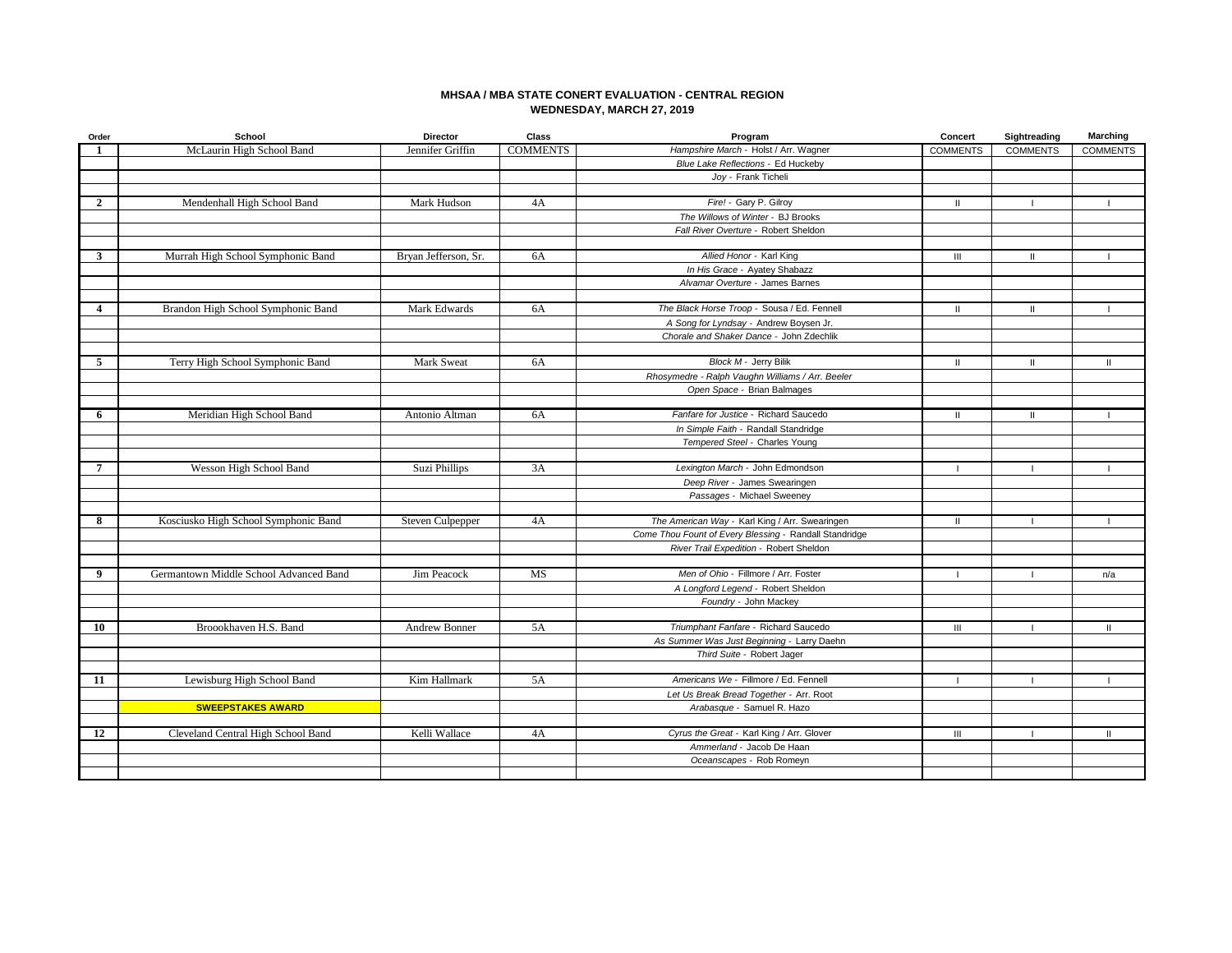## **MHSAA / MBA STATE CONERT EVALUATION - CENTRAL REGION WEDNESDAY, MARCH 27, 2019**

| Order | School                                   | <b>Director</b>       | Class | Program                                        | Concert | Sightreading | Marching |
|-------|------------------------------------------|-----------------------|-------|------------------------------------------------|---------|--------------|----------|
| 13    | Franklin Co. High School Band            | <b>Blake Phillips</b> | 3A    | Spania - David Shaffer                         | Ш       |              |          |
|       |                                          |                       |       | Counterbalance - Todd Stalter                  |         |              |          |
|       |                                          |                       |       | But for the Love of Ireland - James Swearingen |         |              |          |
|       |                                          |                       |       |                                                |         |              |          |
| -14   | Neshoba Central High School Band         | Daniel Wade           | 5A    | Manhattan Beach March - Sousa                  |         |              |          |
|       |                                          |                       |       | Deir' in De - Warren Barker                    |         |              |          |
|       |                                          |                       |       | On an American Spiritual - David Holsinger     |         |              |          |
|       |                                          |                       |       |                                                |         |              |          |
| 15    | Warren Central High School Wind Ensemble | Jace McMullan         | 6A    | Fanfare and Call to the Post - Richard Saucedo |         |              |          |
|       |                                          |                       |       | Dreams - Robert W. Smith                       |         |              |          |
|       |                                          |                       |       | Legend of Bafe - John Fannin                   |         |              |          |
|       |                                          |                       |       |                                                |         |              |          |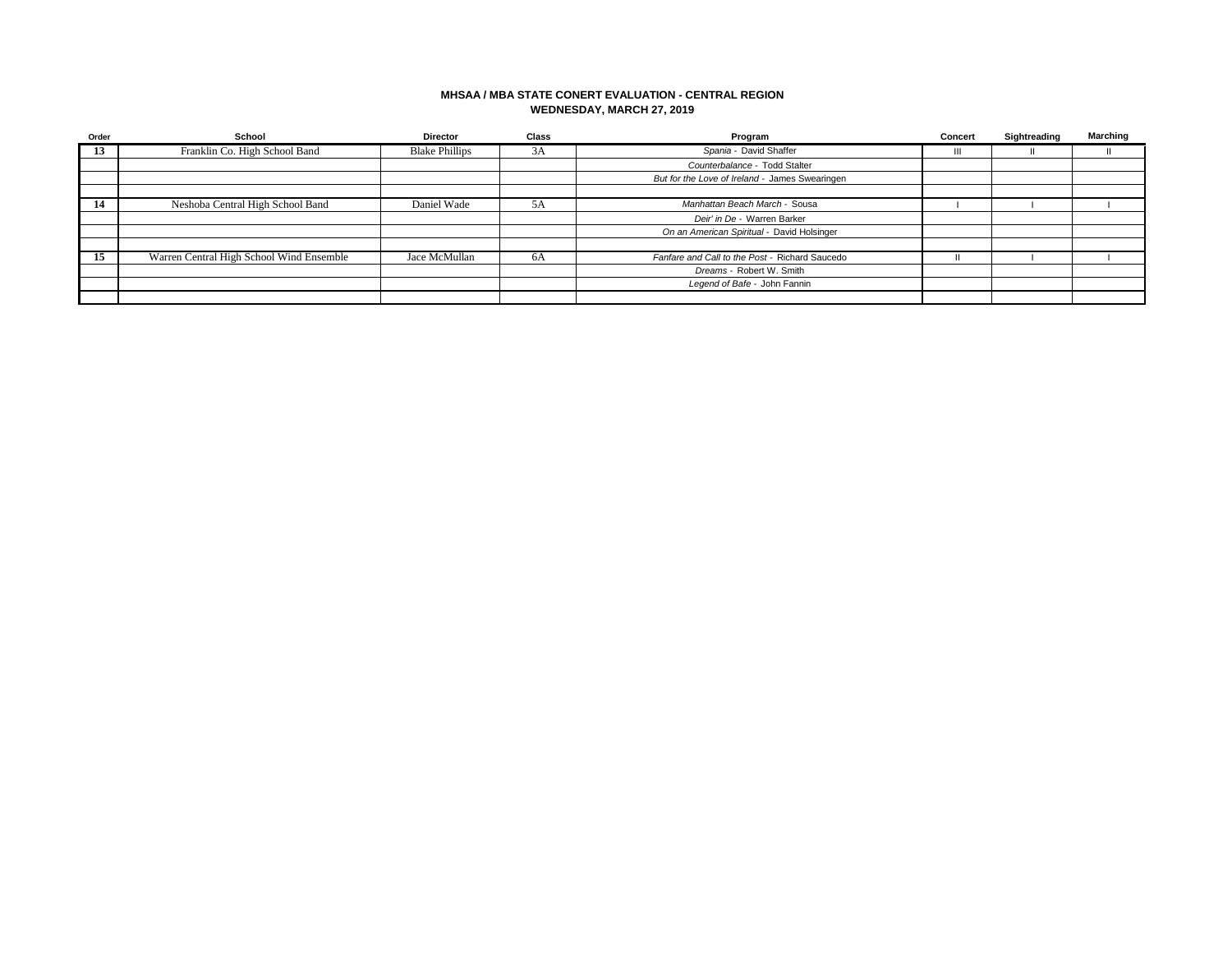### **MHSAA / MBA STATE CONERT EVALUATION - CENTRAL REGION THURSDAY, MARCH 28, 2019**

| Order            | <b>School</b>                           | <b>Director</b>              | <b>Class</b>    | Program                                                                     | Concert         | <b>Sightreading</b> | <b>Marching</b> |
|------------------|-----------------------------------------|------------------------------|-----------------|-----------------------------------------------------------------------------|-----------------|---------------------|-----------------|
|                  | Germantown Symphonic Band               | <b>Justin Harvison</b>       | 5A              | "The Feast of San Rocco" from Three Dances of Enchantment - Luigi Zaninelli |                 |                     |                 |
|                  |                                         |                              |                 | Pavane pour une Infante defunte - Ravel / trans. Johan de Meij              |                 |                     |                 |
|                  | <b>SWEEPSTAKES AWARD</b>                |                              |                 | The Pines of Rome - Ottorino Respighi / Trans. Guy M. Duker                 |                 |                     |                 |
|                  |                                         |                              |                 |                                                                             |                 |                     |                 |
| $\overline{2}$   | Clinton High School Wind Ensemble       | Kevin Welborn                | <b>6A</b>       | Procession of the Nobles - Rimsky-Korsakov / Arr. Leidzen                   |                 |                     |                 |
|                  |                                         |                              |                 | Respite - David Reeves                                                      |                 |                     |                 |
|                  | <b>SWEEPSTAKES AWARD</b>                |                              |                 | Symphonic Dance No. 3 "Fiesta" - Clifton Williams                           |                 |                     |                 |
|                  |                                         |                              |                 |                                                                             |                 |                     |                 |
| $\mathbf{3}$     | Jim Hill High School Band               | Christopher Little           | <b>6A</b>       | The Free Lance - Sousa                                                      |                 | $\mathbf{I}$        | $\mathbf{II}$   |
|                  |                                         |                              |                 | Sheltering Sky - John Mackey                                                |                 |                     |                 |
|                  |                                         |                              |                 | Canzona - Peter Menin                                                       |                 |                     |                 |
|                  |                                         |                              |                 |                                                                             |                 |                     |                 |
| $\boldsymbol{4}$ | Florence High School Band               | Beau Robinson                | 4A              | The Home Town Boy - King / Arr. Swearingen                                  | Ш               |                     |                 |
|                  |                                         |                              |                 | Romanesque - Swearingen                                                     |                 |                     |                 |
|                  |                                         |                              |                 | Allegro Barbaro - Bartok / arr. Wallace                                     |                 |                     |                 |
|                  |                                         |                              |                 |                                                                             |                 |                     |                 |
| 5                | Clinton High School Symphonic Band (II) | Dustin Hazlett/Gavin McAdams | 6AII            | Henderson Field March - Karl King                                           |                 |                     |                 |
|                  |                                         |                              |                 | Come Thou Fount of Every Blessing - Randall Standridge                      |                 |                     |                 |
|                  |                                         |                              |                 | Elements (Petite Symphony) - Brian Balmages                                 |                 |                     |                 |
|                  |                                         |                              |                 |                                                                             |                 |                     |                 |
| 6                | McComb High School Band                 | Kendra Washington            | 4A              | Fanfare and Flourishes - James Curnow                                       | $\mathbf{III}$  |                     | Ш               |
|                  |                                         |                              |                 | Abide With Me - William H. Monk / arr. Jonathan Nelson                      |                 |                     |                 |
|                  |                                         |                              |                 | Regenesis - Ayatey Shabazz                                                  |                 |                     |                 |
|                  |                                         |                              |                 |                                                                             |                 |                     |                 |
| $\overline{7}$   | Puckett High School Band                | Laurel Arnold                | <b>COMMENTS</b> | Acclamations - Ed Huckeby                                                   | <b>COMMENTS</b> | <b>COMMENTS</b>     | <b>DNA</b>      |
|                  |                                         |                              |                 | A Song of Hope - James Swearingen                                           |                 |                     |                 |
|                  |                                         |                              |                 | Where the Sun Breaks Through the Mist - Michael Sweeney                     |                 |                     |                 |
|                  |                                         |                              |                 |                                                                             |                 |                     |                 |
| 8                | Morton High School Band                 | Kathryn Baugher              | 3A              | Crown of Castile - Johnnie Vinson                                           | $\mathbf{III}$  |                     | $\mathbf{II}$   |
|                  |                                         |                              |                 | A Joyful Journey - Robert Sheldon                                           |                 |                     |                 |
|                  |                                         |                              |                 | Red - Robert W. Smith                                                       |                 |                     |                 |
|                  |                                         |                              |                 |                                                                             |                 |                     |                 |
| 9                | Raymond High School Band                | Lonzo Miller                 | 4A              | Gallant Marines March - James Swearingen                                    | $\mathbf{II}$   |                     |                 |
|                  |                                         |                              |                 | Too Beautiful for Words - Rob Grice                                         |                 |                     |                 |
|                  |                                         |                              |                 | Spring River Fantasy - William Owens                                        |                 |                     |                 |
|                  |                                         |                              |                 |                                                                             |                 |                     |                 |
| 10               | Vicksburg High School Band              | Jon Nelson                   | 5A              | Kinetic Energy - Larry Clark                                                | $\mathbf{I}$    |                     |                 |
|                  |                                         |                              |                 | Too Beautiful for Words - Rob Grice                                         |                 |                     |                 |
|                  |                                         |                              |                 | Heroes - Ayatey Shabazz                                                     |                 |                     |                 |
|                  |                                         |                              |                 |                                                                             |                 |                     |                 |
| 11               | NW Rankin High School Band              | Matt McDonald                | <b>6A</b>       | Pas Redouble - Saint-Saens / trans. Frackenpohl                             |                 |                     |                 |
|                  |                                         |                              |                 | Be Thou My Vision - David Gillingham                                        |                 |                     |                 |
|                  | <b>SWEEPSTAKES AWARD</b>                |                              |                 | First Suite in Eb - Gustav Holst                                            |                 |                     |                 |
|                  |                                         |                              |                 |                                                                             |                 |                     |                 |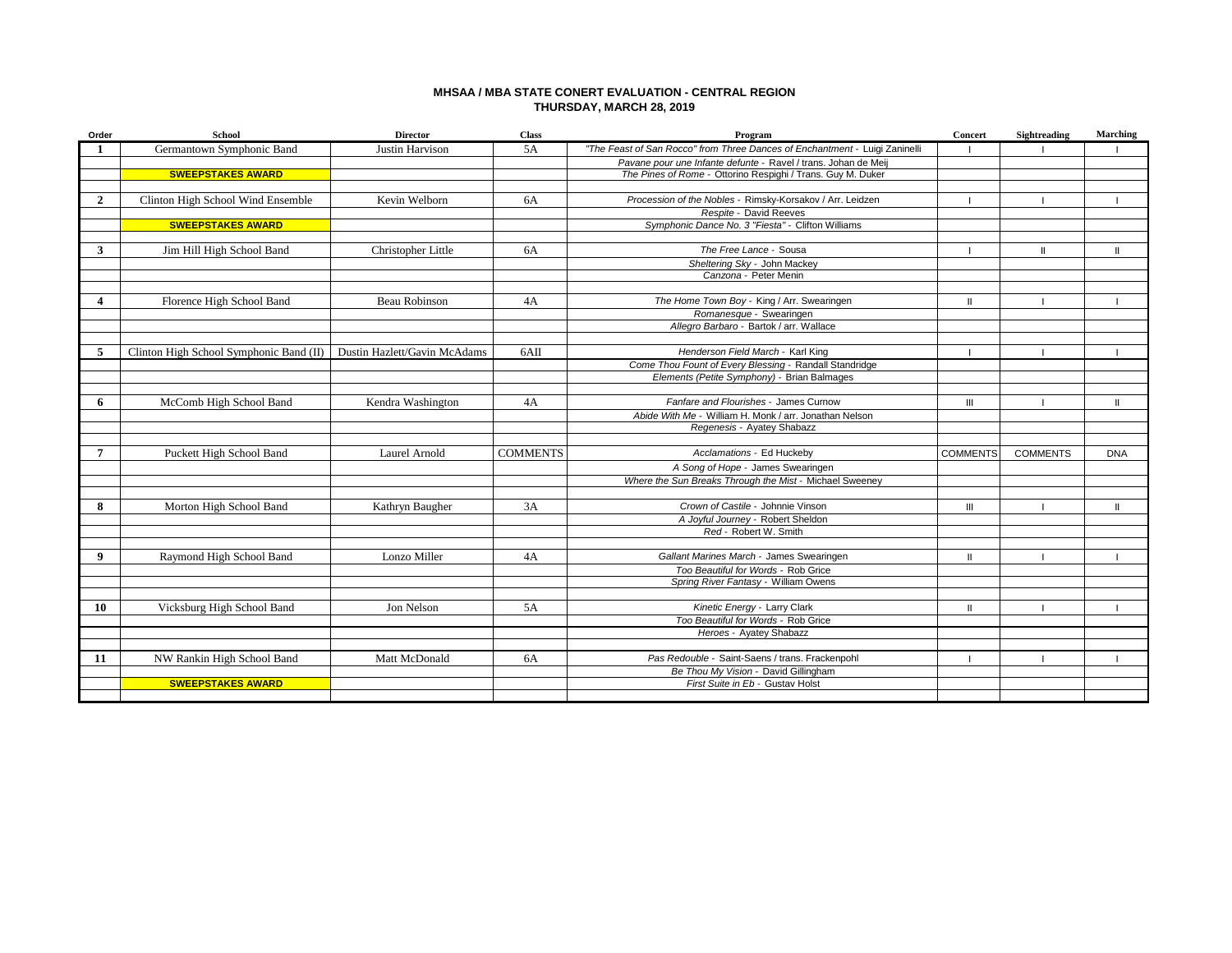# **MHSAA / MBA STATE CONERT EVALUATION - SOUTH REGION Monday, April 1, 2019**

| Order<br>$\mathbf{1}$ | School<br>Oak Grove High School Concert Band (III) | <b>Director</b><br>Jerin Harrison | Class<br>$6$ AIII | Program<br>Courage - Bennett/Clark | <b>Concert</b><br>$\mathbf{H}$ | Sightreading | <b>Marching</b> |
|-----------------------|----------------------------------------------------|-----------------------------------|-------------------|------------------------------------|--------------------------------|--------------|-----------------|
|                       |                                                    |                                   |                   | Song of Hope - Swearingen          |                                |              |                 |
|                       |                                                    |                                   |                   | Cyclone - Michael Oare             |                                |              |                 |
|                       |                                                    |                                   |                   |                                    |                                |              |                 |
|                       |                                                    |                                   |                   |                                    |                                |              |                 |
| $\overline{2}$        | Oak Grove High School Symphonic Band (II)          | <b>Zachary Hassell</b>            | 6AII              | Zacatecas - Codina/Glover          | Ш                              |              |                 |
|                       |                                                    |                                   |                   | Rippling Watercolors - Balmages    |                                |              |                 |
|                       |                                                    |                                   |                   | Beyond the Higher Skies - Sheldon  |                                |              |                 |
|                       |                                                    |                                   |                   |                                    |                                |              |                 |
|                       |                                                    |                                   |                   |                                    |                                |              |                 |
| $\mathbf{3}$          | East Marion High School Band                       | Orlando Ratcliff                  | 1A                | <b>DNA</b>                         | <b>DNA</b>                     | <b>DNA</b>   | Ш               |
|                       |                                                    |                                   |                   |                                    |                                |              |                 |
|                       |                                                    |                                   |                   |                                    |                                |              |                 |
|                       |                                                    |                                   |                   |                                    |                                |              |                 |
|                       |                                                    |                                   |                   |                                    |                                |              |                 |
| $\overline{4}$        | Stringer High School Band                          | Joseph Sanchez                    | 1A                | The Ringmaster March - Burden      | $\mathbf{H}$                   | $\parallel$  | $\mathbf{u}$    |
|                       |                                                    |                                   |                   | In This Quiet Place - Sheldon      |                                |              |                 |
|                       |                                                    |                                   |                   | Electricity - Balmages             |                                |              |                 |
|                       |                                                    |                                   |                   |                                    |                                |              |                 |
|                       |                                                    |                                   |                   |                                    |                                |              |                 |
| 5                     | Mize high School Band                              | <b>Patrick Vincent</b>            | 2A                | Crystal Moon - Clark               | $\mathbf{H}$                   |              |                 |
|                       |                                                    |                                   |                   | Nessun Dorma - Puccini/Vinson      |                                |              |                 |
|                       |                                                    |                                   |                   | Metamorphosis - Boysen             |                                |              |                 |
|                       |                                                    |                                   |                   |                                    |                                |              |                 |
| 6                     | Perry Central High School Band                     | Kristen Cook                      | 2A                | Darklands March - Standridge       |                                |              | Ш               |
|                       |                                                    |                                   |                   | Lullaby for Band - Smith           |                                |              |                 |
|                       |                                                    |                                   |                   | Cyclone - Oare                     |                                |              |                 |
|                       |                                                    |                                   |                   |                                    |                                |              |                 |
|                       |                                                    |                                   |                   |                                    |                                |              |                 |
| $\overline{7}$        | Gulfport High School Symphonic Band (II)           | Dee Dee Pitts                     | 6AII              | Into the Clouds - Saucedo          |                                |              |                 |
|                       |                                                    |                                   |                   | Rippling Watercolors - Balmages    |                                |              |                 |
|                       |                                                    |                                   |                   | Credo - Barnes                     |                                |              |                 |
|                       |                                                    |                                   |                   |                                    |                                |              |                 |
|                       |                                                    |                                   |                   |                                    |                                |              |                 |
| 8                     | Richton High School Band                           | LaDarius Smothers                 | 2A                | <b>DNA</b>                         | <b>DNA</b>                     | <b>DNA</b>   | Ш               |
|                       |                                                    |                                   |                   |                                    |                                |              |                 |
|                       |                                                    |                                   |                   |                                    |                                |              |                 |
|                       |                                                    |                                   |                   |                                    |                                |              |                 |
|                       |                                                    |                                   |                   |                                    |                                |              |                 |
| 9                     | Taylorsville High School Band                      | Jason Todd                        | 2A                | <b>DNA</b>                         | <b>DNA</b>                     | <b>DNA</b>   | $\mathbf{H}$    |
|                       |                                                    |                                   |                   |                                    |                                |              |                 |
|                       |                                                    |                                   |                   |                                    |                                |              |                 |
|                       |                                                    |                                   |                   |                                    |                                |              |                 |
|                       |                                                    |                                   |                   |                                    |                                |              |                 |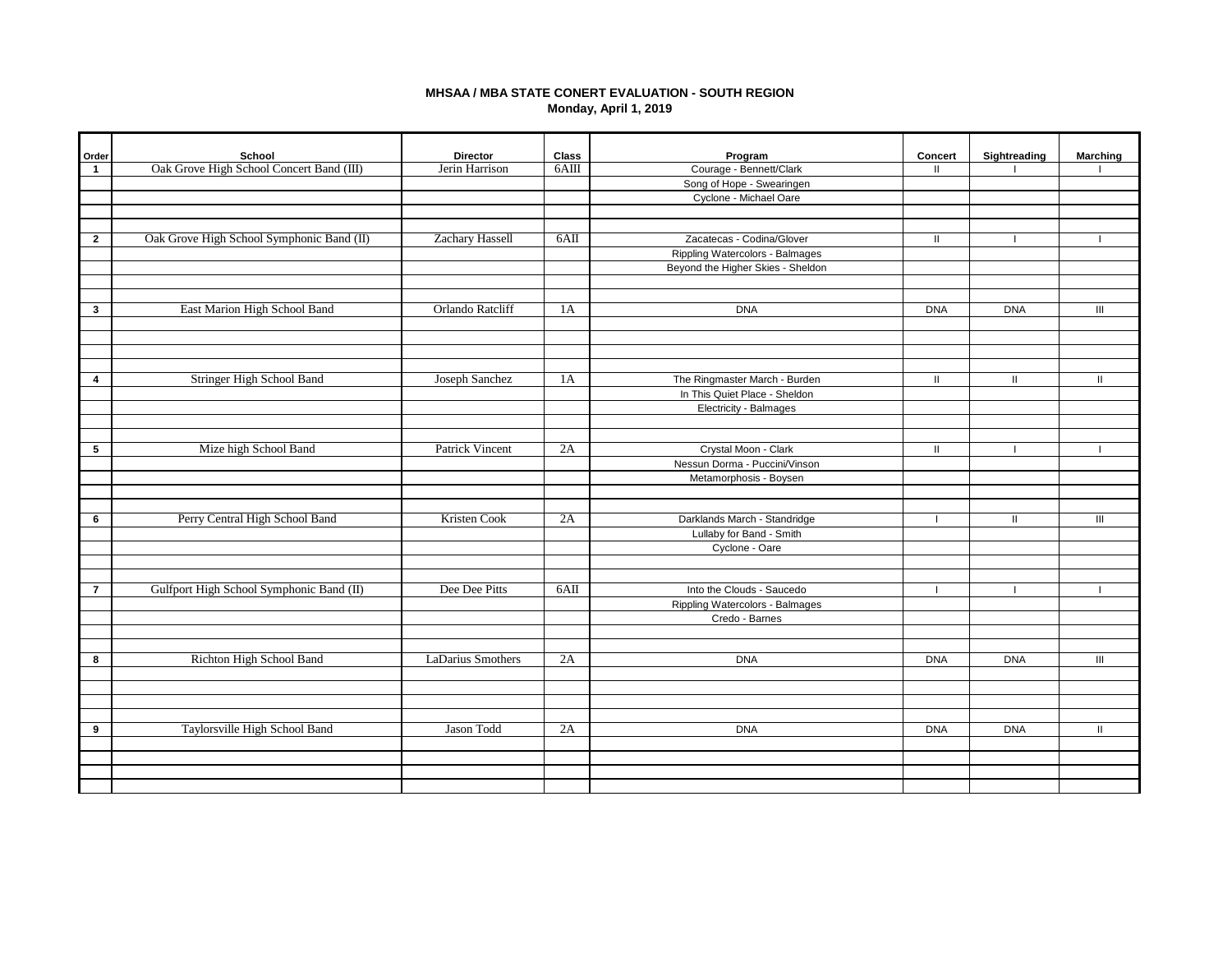# **MHSAA / MBA STATE CONERT EVALUATION - SOUTH REGION Monday, April 1, 2019**

| Order | School                                 | <b>Director</b>        | Class | Program                                        | Concert      | Sightreading | <b>Marching</b> |
|-------|----------------------------------------|------------------------|-------|------------------------------------------------|--------------|--------------|-----------------|
| 10    | Gulfport High School Wind Emsemble     | Wes Morehead           | 6A    | Pastime - Stamp                                |              |              |                 |
|       |                                        |                        |       | Before the Sun - Giroux                        |              |              |                 |
|       | <b>SWEEPSTAKES AWARD</b>               |                        |       | Marriage of Figaro - Mozart/Slocum             |              |              |                 |
|       |                                        |                        |       |                                                |              |              |                 |
|       |                                        |                        |       |                                                |              |              |                 |
| 11    | Bay High School Band                   | $\overline{Al}$ Gunsch | 4A    | Prarie Dances - Holsinger                      | $\mathbf{I}$ |              |                 |
|       |                                        |                        |       | Echoes - Hazo                                  |              |              |                 |
|       |                                        |                        |       | Arabian Dances - Balmages                      |              |              |                 |
|       |                                        |                        |       |                                                |              |              |                 |
|       |                                        |                        |       |                                                |              |              |                 |
| 12    | Biloxi High School Symphonic Band (II) | Chris Morgan           | 3A    | Canticum - Curnow                              | Ш            |              |                 |
|       |                                        |                        |       | In the Bleak Midwinter - Holst/Smith           |              |              |                 |
|       |                                        |                        |       | Sinfonia Six - Broege                          |              |              |                 |
|       |                                        |                        |       |                                                |              |              |                 |
|       |                                        |                        |       |                                                |              |              |                 |
| 13    | Tylertown High School Band             | <b>Michael Watkins</b> | 6A    | Lexington March - Edmondson                    | Ш            | III          | Ш               |
|       |                                        |                        |       | Shenandoah - Sheldon                           |              |              |                 |
|       |                                        |                        |       | Rhythms and Riffs - Balmages                   |              |              |                 |
|       |                                        |                        |       |                                                |              |              |                 |
|       |                                        |                        |       |                                                |              |              |                 |
| 14    | Biloxi High School Wind Ensemble       | <b>Travis Coakley</b>  | 6A    | El Capitan March - Sousa                       |              |              |                 |
|       |                                        |                        |       | Overture to Candide - Bernstein/Grundman       |              |              |                 |
|       | <b>SWEEPSTAKES AWARD</b>               |                        |       | Danzon No. 2 - Marquez/Nickel                  |              |              |                 |
|       |                                        |                        |       |                                                |              |              |                 |
|       |                                        |                        |       |                                                |              |              |                 |
| 15    | Oak Grove High School Wind Ensemble    | Jerry Pickering        | 6A    | Coat of Arms - Kenny                           |              |              |                 |
|       |                                        |                        |       | Salvation is Created - Tschesnokov/Houseknecht |              |              |                 |
|       |                                        |                        |       | Prelude, Siciliano, and Rondo - Arnold/Paynter |              |              |                 |
|       |                                        |                        |       |                                                |              |              |                 |
|       |                                        |                        |       |                                                |              |              |                 |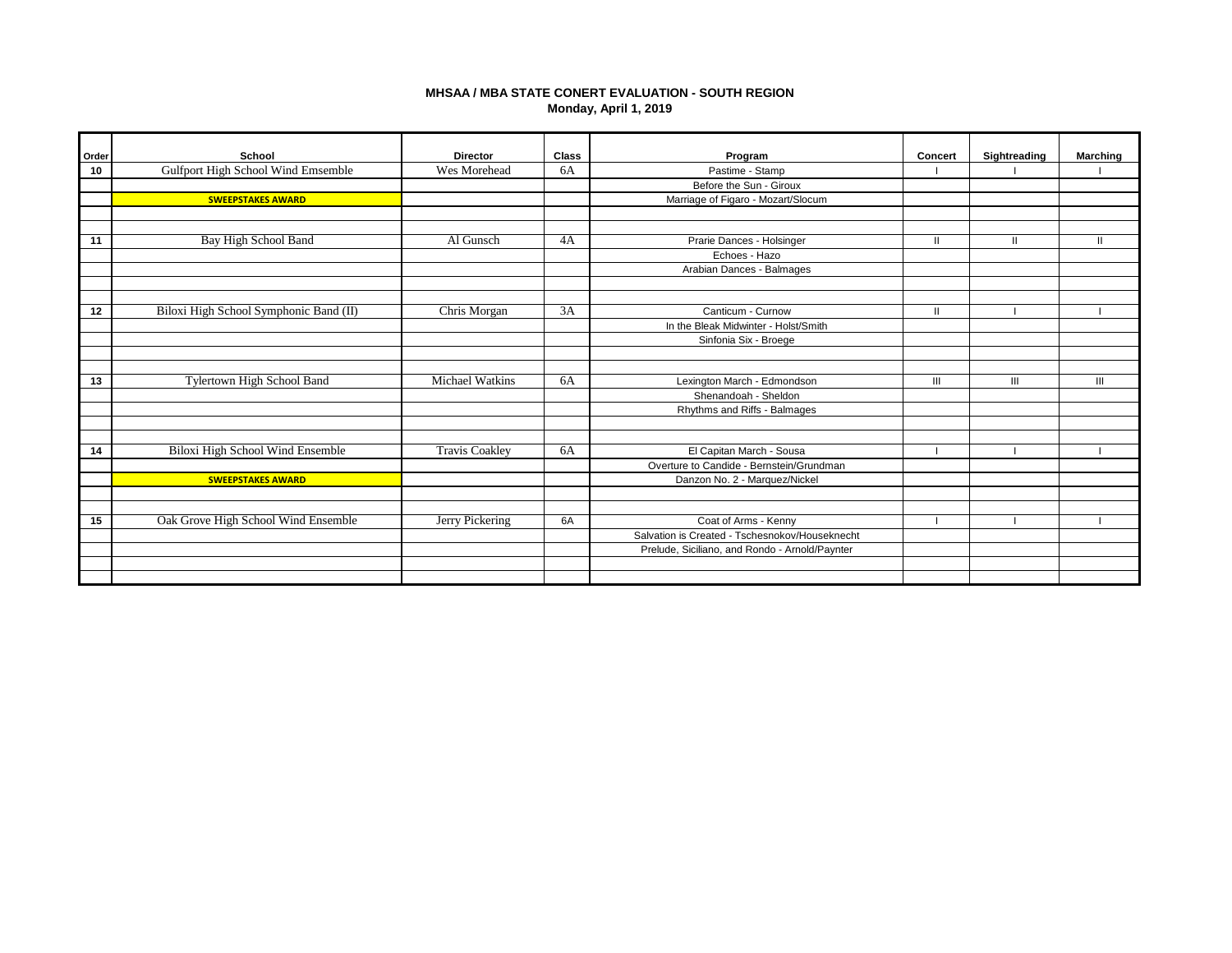## **MHSAA / MBA STATE CONERT EVALUATION - SOUTH REGION TUESDAY, APRIL 2, 2019**

| Order                   | <b>School</b>                                 | <b>Director</b>         | <b>Class</b> | Program                                         | <b>Concert</b>  | Sightreading    | Marching     |
|-------------------------|-----------------------------------------------|-------------------------|--------------|-------------------------------------------------|-----------------|-----------------|--------------|
| 1                       | West Harrison High School Symphonic Band (II) | <b>Chester Garrison</b> | 5AII         | Encierro - Shabazz                              |                 |                 |              |
|                         |                                               |                         |              | Applachian Morning - Sheldon                    |                 |                 |              |
|                         |                                               |                         |              | Foundry - Mackey                                |                 |                 |              |
|                         |                                               |                         |              |                                                 |                 |                 |              |
| $\overline{2}$          | Columbia High School Band                     | Leslie Fortenberry      | 3A           | The Trombone King - King/Paynter                | <b>COMMENTS</b> | <b>COMMENTS</b> |              |
|                         |                                               |                         |              | In Late November - Standridge                   |                 |                 |              |
|                         |                                               |                         |              | Fire! - Gilroy                                  |                 |                 |              |
|                         |                                               |                         |              |                                                 |                 |                 |              |
| 3                       | West Marion High School Band                  | Ryan Pippin             | 3A           | Fanfare and Flourishes - Curnow                 | $\mathbf{I}$    |                 | $\mathbf{H}$ |
|                         |                                               |                         |              | Rain - Balmages                                 |                 |                 |              |
|                         |                                               |                         |              | Know Bridge Jubilee - Todd Stalter              |                 |                 |              |
|                         |                                               |                         |              |                                                 |                 |                 |              |
| $\overline{\mathbf{4}}$ | South Jones Middle School Band                | <b>Brian Joyce</b>      | MS           | Darklands March - Standridge                    |                 |                 |              |
|                         |                                               |                         |              | A Silhouette of a Dream - Saucedo               |                 |                 |              |
|                         |                                               |                         |              | Through Courageous Eyes - Balmages              |                 |                 |              |
|                         |                                               |                         |              |                                                 |                 |                 |              |
| 5                       | West Harrison High School Wind Ensemble       | <b>Tim Garrett</b>      | 5A           | Cyrus The Great - King                          |                 |                 |              |
|                         |                                               |                         |              | Salvation Is Created - Tschesnokoff/Houseknecht |                 |                 |              |
|                         | <b>SWEEPSTAKES AWARD</b>                      |                         |              | El Camino Real - Alfred Reed                    |                 |                 |              |
|                         |                                               |                         |              |                                                 |                 |                 |              |
| 6                       | West Jones High School Symphonic Band         | Koy Killens             | 5A           | Carnegie Anthem - Owens                         |                 | -1              |              |
|                         |                                               |                         |              | Choreography - Robert Sheldon                   |                 |                 |              |
|                         |                                               |                         |              | Allegro Barbaro - Bartok/Wallace                |                 |                 |              |
|                         |                                               |                         |              |                                                 |                 |                 |              |
| $\overline{7}$          | Purvis High School Band                       | Nicole Allen            | 4A           | Drive! - Roszell                                |                 | -1              |              |
|                         |                                               |                         |              | Benediction - Stevens                           |                 |                 |              |
|                         | <b>SWEEPSTAKES AWARD</b>                      |                         |              | On Golden Wings - Oare                          |                 |                 |              |
|                         |                                               |                         |              |                                                 |                 |                 |              |
| 8                       | Gautier Middle School Band                    | Louise Smith            | MS           | Big Circus March - Robert Foster                |                 |                 |              |
|                         |                                               |                         |              | A Song For Friends - Larry Daehn                |                 |                 |              |
|                         |                                               |                         |              | Ceremony, Chant, and Ritual - David Shaffer     |                 |                 |              |
|                         |                                               |                         |              |                                                 |                 |                 |              |
| 9                       | Ocean Springs High School Wind Ensemble       | Dr. Mohamed Schuman     | 6A           | Kiefer's Special - Kiefer/Rhea                  |                 |                 |              |
|                         |                                               |                         |              | One Life Beautiful - Giroux                     |                 |                 |              |
|                         | <b>SWEEPSTAKES AWARD</b>                      |                         |              | The Marriage of Figaro - Mozart/Slocum          |                 |                 |              |
|                         |                                               |                         |              |                                                 |                 |                 |              |
| 11                      | Ocean Springs High School Concert Band (III)  | Kevin Shira             | 6AIII        | Brighton Camp March - Standridge                |                 | п               |              |
|                         |                                               |                         |              | In the Shining of the Stars - Sheldon           |                 |                 |              |
|                         |                                               |                         |              | Blue Ridge Reel - Balmages                      |                 |                 |              |
|                         |                                               |                         |              |                                                 |                 |                 |              |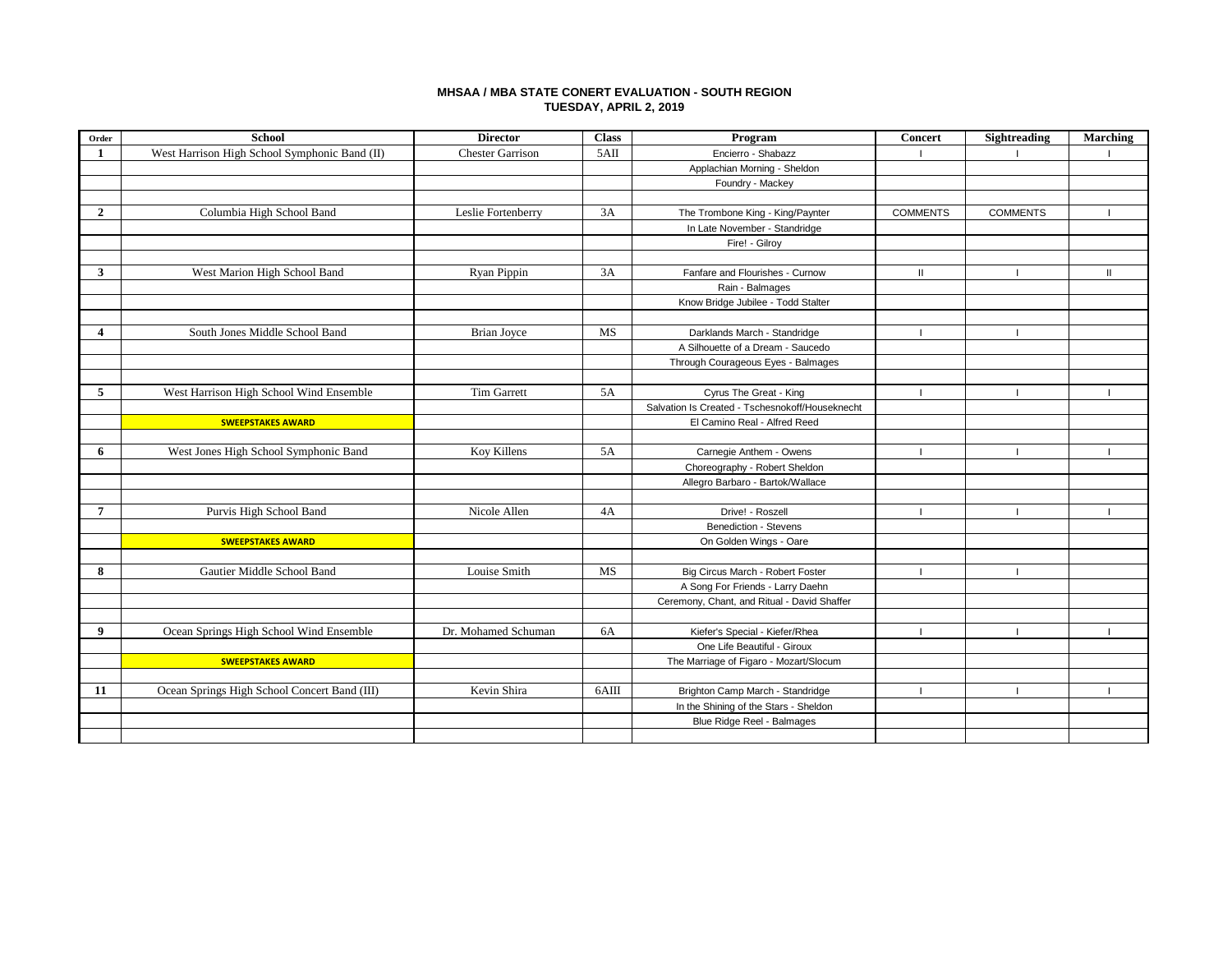## **MHSAA / MBA STATE CONERT EVALUATION - SOUTH REGION TUESDAY, APRIL 2, 2019**

| Order | School                                        | <b>Director</b> | <b>Class</b> | Program                             | <b>Concert</b> | Sightreading | <b>Marching</b> |
|-------|-----------------------------------------------|-----------------|--------------|-------------------------------------|----------------|--------------|-----------------|
| 12    | Pearl River Central High School Band          | Kelcey Becnel   | 5A           | Peacemaker March - King/Swearingen  |                |              |                 |
|       |                                               |                 |              | Whispers From Beyond - Galante      |                |              |                 |
|       |                                               |                 |              | Beyond the Higher Skies - Sheldon   |                |              |                 |
|       |                                               |                 |              |                                     |                |              |                 |
| -13   | Pass Christian High School Band               | Zachary Walley  | 4A           | Exaltation - Swearingen             |                |              |                 |
|       |                                               |                 |              | Appalachian Morning - Sheldon       |                |              |                 |
|       |                                               |                 |              | Cajun Folk Songs - Ticheli          |                |              |                 |
|       |                                               |                 |              |                                     |                |              |                 |
| -14   | Ocean Springs High School Symphonic Band (II) | Nathan Pepper   | 6AII         | Joy Revisited - Ticheli             |                |              |                 |
|       |                                               |                 |              | Precious Lord, Take My Hand - Smith |                |              |                 |
|       |                                               |                 |              | Southwest Saga - Sheldon            |                |              |                 |
|       |                                               |                 |              |                                     |                |              |                 |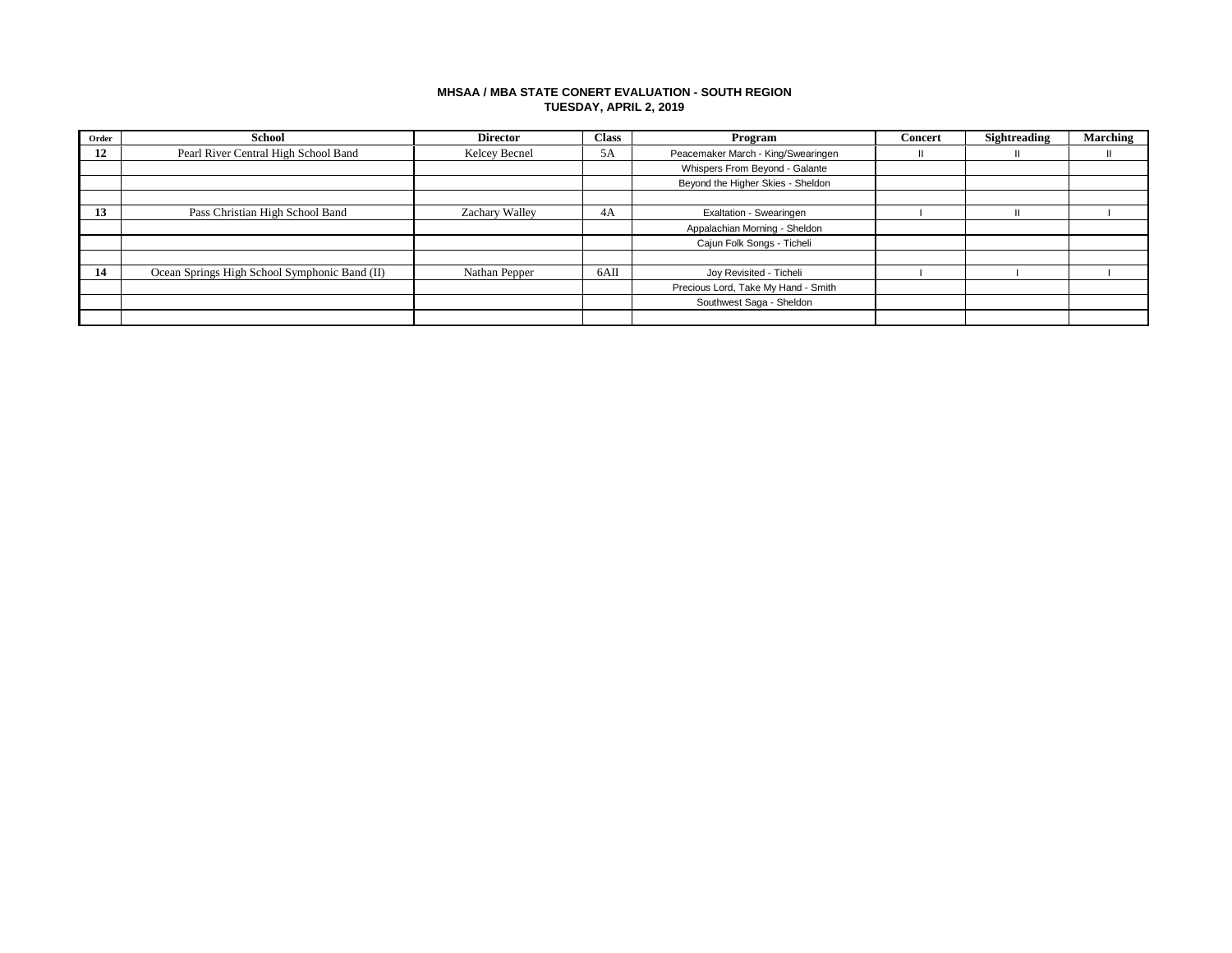## **MHSAA / MBA STATE CONERT EVALUATION - SOUTH REGION WEDNESDAY, APRIL 3, 2019**

| Order            | School                                       | <b>Director</b>        | Class           | Program                                                | Concert         | Sightreading    | <b>Marching</b>                    |
|------------------|----------------------------------------------|------------------------|-----------------|--------------------------------------------------------|-----------------|-----------------|------------------------------------|
| $\mathbf{1}$     | Sumrall High School Band                     | William Garner         | 4A              | Palladio - Jenkins/Longfield                           |                 |                 |                                    |
|                  |                                              |                        |                 | Precious Lord Take My Hand - Smith                     |                 |                 |                                    |
|                  | <b>SWEEPSTAKES AWARD</b>                     |                        |                 | Consuelo Ciscar - Ferran                               |                 |                 |                                    |
|                  |                                              |                        |                 |                                                        |                 |                 |                                    |
| $\boldsymbol{2}$ | Poplarville High School Band                 | Josh Tidwell           | 4A              | March Diabolique - Balmages                            | Ш               |                 |                                    |
|                  |                                              |                        |                 | Campbell River Sketches - Williams                     |                 |                 |                                    |
|                  |                                              |                        |                 | Bridgeview Overture - Huckeby                          |                 |                 |                                    |
|                  |                                              |                        |                 |                                                        |                 |                 |                                    |
| $\mathbf{3}$     | South Jones High School Wind Ensemble        | Brian Joyce            | 5A              | Ride - Hazo                                            |                 |                 |                                    |
|                  |                                              |                        |                 | Nessun Dorma - Puccini/Bocook                          |                 |                 |                                    |
|                  | <b>SWEEPSTAKES AWARD</b>                     |                        |                 | Metroplex - Sheldon                                    |                 |                 |                                    |
|                  |                                              |                        |                 |                                                        |                 |                 |                                    |
| 4                | Forrest County Agricultural High School Band | <b>Lindsey Daniels</b> | 4A              | Barnburner - Story                                     | $\mathbf{II}$   | $\mathbf{H}$    | т.                                 |
|                  |                                              |                        |                 | Into The Storm - Smith                                 |                 |                 |                                    |
|                  |                                              |                        |                 | Structures - Barrett                                   |                 |                 |                                    |
| 5                | D'Iberville High School Band                 |                        | 6A              |                                                        | $\overline{1}$  | $\mathbf{H}$    | $\mathbf{I}$                       |
|                  |                                              | James Brown            |                 | British Eighth - Elliot                                |                 |                 |                                    |
|                  |                                              |                        |                 | Forgotten Heroes -<br>Beyond the Breaking Tides - Earl |                 |                 |                                    |
|                  |                                              |                        |                 |                                                        |                 |                 |                                    |
| 6                | Gautier High School Symphonic Winds (II)     | Candace Blake          | 5AII            | Under The Double Eagle - Wagner/Thurston               | $\overline{1}$  |                 | $\mathbf{I}$                       |
|                  |                                              |                        |                 | Rivers - Hazo                                          |                 |                 |                                    |
|                  |                                              |                        |                 | Equilibrium - Oare                                     |                 |                 |                                    |
|                  |                                              |                        |                 |                                                        |                 |                 |                                    |
| $\overline{7}$   | South Jones High School Concert Band (II)    | Jonathan Benson        | 5AII            | The American Way - King/Swearingen                     | $\mathbf{H}$    |                 |                                    |
|                  |                                              |                        |                 | In The Shining Of The Stars - Sheldon                  |                 |                 |                                    |
|                  |                                              |                        |                 | Nathan Hale Trilogy - Curnow                           |                 |                 |                                    |
|                  |                                              |                        |                 |                                                        |                 |                 |                                    |
| 8                | Vancleave High School Band                   | <b>Ouiton Parker</b>   | 4A              | Aces of the Air - King/Swearingen                      |                 |                 |                                    |
|                  |                                              |                        |                 | Yorkshire Ballad For Concert Band - Barnes             |                 |                 |                                    |
|                  |                                              |                        |                 | West Highlands Sojourn - Sheldon                       |                 |                 |                                    |
|                  |                                              |                        |                 |                                                        |                 |                 |                                    |
| 9                | Gautier High School Wind Ensemble            | <b>Brandon Wilson</b>  | 5A              | Pas Redouble - Saens/Frackenphl                        |                 |                 |                                    |
|                  |                                              |                        |                 | Lux Aurumque - Whitacre                                |                 |                 |                                    |
|                  | <b>SWEEPSTAKES AWARD</b>                     |                        |                 | Incantation and Dance - Chance                         |                 |                 |                                    |
|                  |                                              |                        |                 |                                                        |                 |                 |                                    |
| 10               | Picayune Memorial High School Band           | John Cockrell          | 5A              | Pan American - King/Clark                              |                 | Ш               |                                    |
|                  |                                              |                        |                 | <b>Benediction - Stevens</b>                           |                 |                 |                                    |
|                  |                                              |                        |                 | Seagate Overture - Swearingen                          |                 |                 |                                    |
| 11               | George County High School Band               | Leah Dueitt            | <b>COMMENTS</b> | Fanfare for the Third Planet - Saucedo                 | <b>COMMENTS</b> | <b>COMMENTS</b> | $\ensuremath{\mathsf{III}}\xspace$ |
|                  |                                              |                        |                 | Appalachina Morning - Sheldon                          |                 |                 |                                    |
|                  |                                              |                        |                 | Encanto - Smith                                        |                 |                 |                                    |
|                  |                                              |                        |                 |                                                        |                 |                 |                                    |
| 12               | Hancock High School Band                     | Benji McLain           | 6A              | Beyond the Summit - Barnes                             |                 | $\mathbf{III}$  |                                    |
|                  |                                              |                        |                 | They Led My Lord Away - Gordon/Allen                   |                 |                 |                                    |
|                  |                                              |                        |                 | Fate of the Gods - Reineke                             |                 |                 |                                    |
|                  |                                              |                        |                 |                                                        |                 |                 |                                    |
|                  |                                              |                        |                 |                                                        |                 |                 |                                    |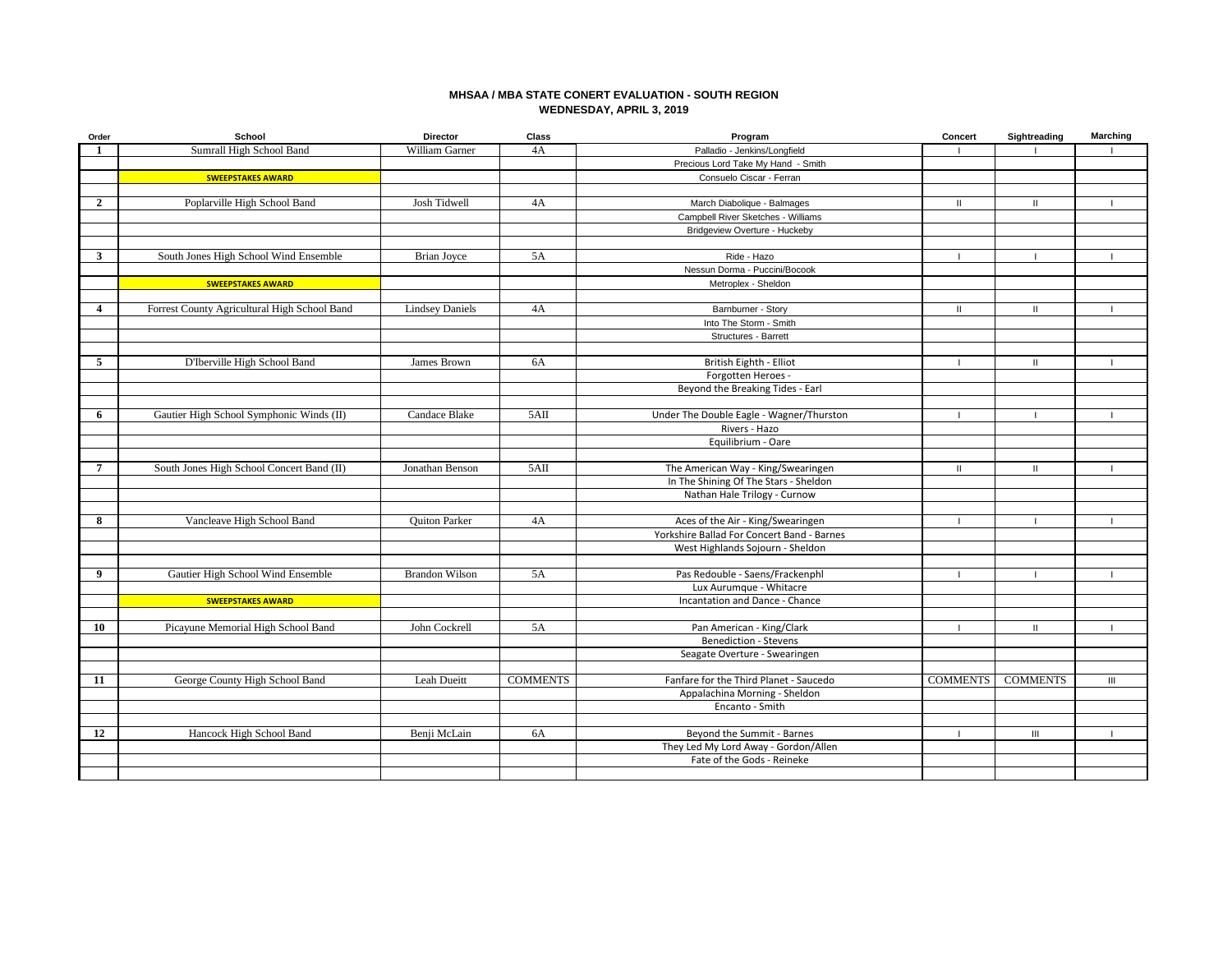## **MHSAA / MBA STATE CONERT EVALUATION - SOUTH REGION WEDNESDAY, APRIL 3, 2019**

| Order | School                                | <b>Director</b> | <b>Class</b> | Program                                    | Concert | Sightreading | <b>Marching</b> |
|-------|---------------------------------------|-----------------|--------------|--------------------------------------------|---------|--------------|-----------------|
| 13    | Long Beach High School Symphonic Band | Mickey Mangum   | 5A           | The Klaxon March - Fillmore                |         |              |                 |
|       |                                       |                 |              | On a Hymnsong of Phillip Bliss - Holsinger |         |              |                 |
|       |                                       |                 |              | Towards a New Horizon - Reineke            |         |              |                 |
|       |                                       |                 |              |                                            |         |              |                 |
|       | St. Martin High School Band           | Kaitlin Bell    | 6A           | The Black Horse Troop - Sousa/Fennell      |         |              |                 |
|       |                                       |                 |              | Perthshire Majesty - Hazo                  |         |              |                 |
|       |                                       |                 |              | Summer Dances - Balmages                   |         |              |                 |
|       |                                       |                 |              |                                            |         |              |                 |
| 15    | Laurel High School Band               | Tomiko Bridges  | 5A           | Escapada - Moore                           |         |              |                 |
|       |                                       |                 |              | Overcome - Locklear                        |         |              |                 |
|       |                                       |                 |              | Of Honor and Valor Eternal - Shabazz       |         |              |                 |
|       |                                       |                 |              |                                            |         |              |                 |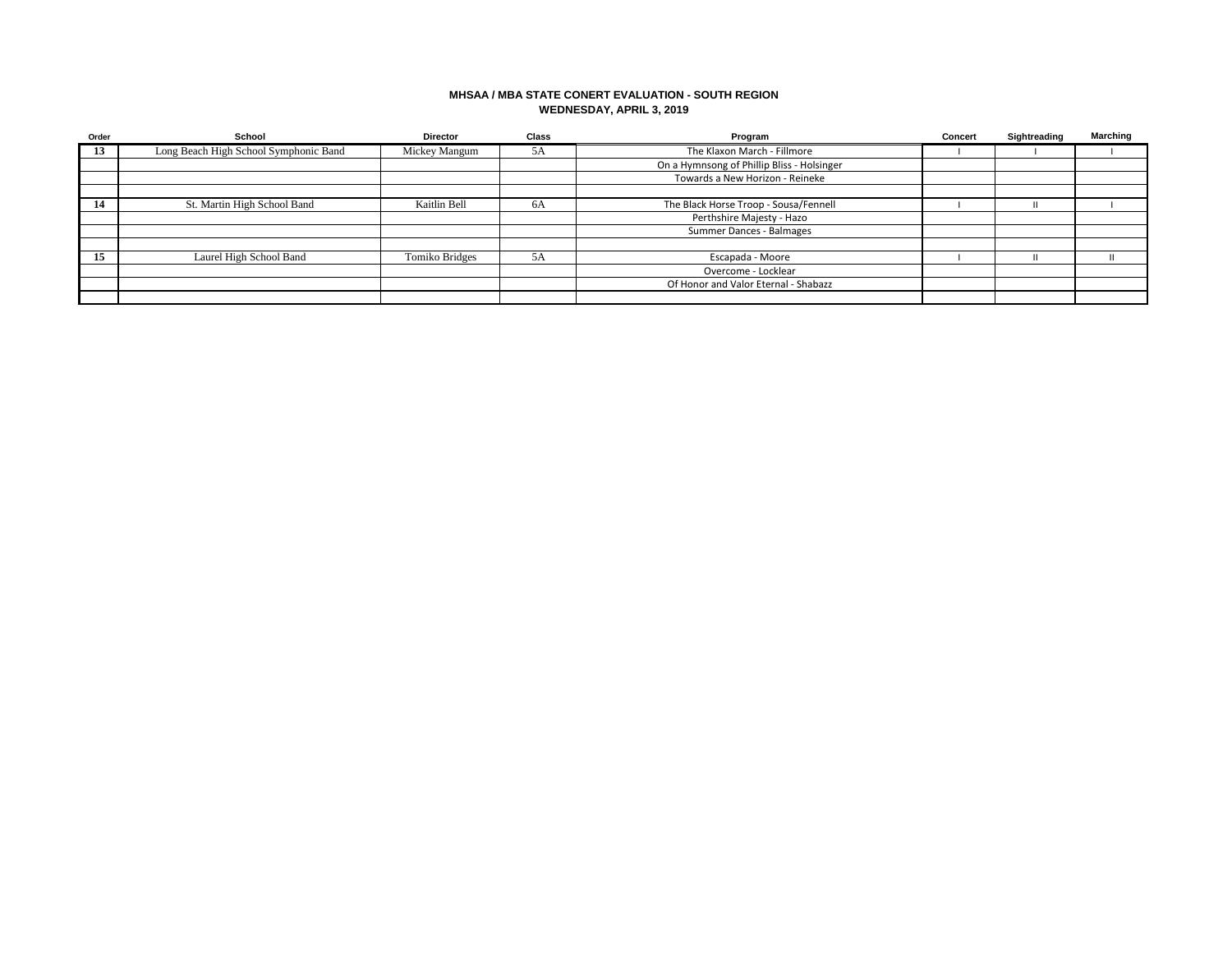# **MHSAA / MBA STATE CONERT EVALUATION - SOUTH REGION THURSDAY, APRIL 4, 2019**

| Order          | <b>School</b>                                  | <b>Director</b>          | <b>Class</b> | Program                                                | <b>Concert</b> | Sightreading  | Marching     |
|----------------|------------------------------------------------|--------------------------|--------------|--------------------------------------------------------|----------------|---------------|--------------|
| 1              | Seminary High School Band                      | <b>Garrett Graves</b>    | 3A           | Two British Folk Songs - Borgo                         | $\mathbf{I}$   | $\mathbf{II}$ | $\mathbf{I}$ |
|                |                                                |                          |              | Psalm 42 - Hazo                                        |                |               |              |
|                |                                                |                          |              | Encanto - Smith                                        |                |               |              |
|                |                                                |                          |              |                                                        |                |               |              |
| $\overline{2}$ | Petal High School Concert Band (II)            | <b>Brittany Swindoll</b> | 6AII         | Danse Bohemien - Standridge                            |                |               |              |
|                |                                                |                          |              | A Shaker Gift Song - Ticheli                           |                |               |              |
|                |                                                |                          |              | Iberian Escapades (The Villas of Boca Raton) - Sheldon |                |               |              |
|                |                                                |                          |              |                                                        |                |               |              |
| 3              | Harrison Central High School Concert Band (II) | Will Richmond            | 6AII         | <b>Bunker Hill</b>                                     | $\mathbf{H}$   |               |              |
|                |                                                |                          |              | <b>Battle Pavane</b>                                   |                |               |              |
|                |                                                |                          |              | Into The Clouds                                        |                |               |              |
|                |                                                |                          |              |                                                        |                |               |              |
|                | NE Jones High School Band                      | Zach Langley             | 4A           | Young Pheasants in the Sky - Yagisawa                  | $\mathbf{I}$   | $\mathbf{II}$ |              |
|                |                                                |                          |              | Ammerland - Haan                                       |                |               |              |
|                |                                                |                          |              | Elements - Balmages                                    |                |               |              |
|                |                                                |                          |              |                                                        |                |               |              |
| 5              | Wayne County High School Band                  | Joe Raymond              | 5A           | Big Four March - King/Swearingen                       | $\mathbf{III}$ | Ш             | $\mathbf{I}$ |
|                |                                                |                          |              | O Magnum Mysterium - Lauridsen/Reynolds                |                |               |              |
|                |                                                |                          |              | Awakening Hills - Saucedo                              |                |               |              |
|                |                                                |                          |              |                                                        |                |               |              |
| 6              | Petal High School Symphonic Band               | Mike Garnand             | 6A           | An American Fanfare - Kirby                            |                | Ш             |              |
|                |                                                |                          |              | Lux Aurumque - Whitacre                                |                |               |              |
|                |                                                |                          |              | Arabesque - Hazo                                       |                |               |              |
|                |                                                |                          |              |                                                        |                |               |              |
| 7              | Harrison Central High School Symphonic Band    | Ken White                | 6A           | An American Fanfare - Kirby                            | $\mathbf{H}$   | III           |              |
|                |                                                |                          |              | Horkstow Grange - Sweeney                              |                |               |              |
|                |                                                |                          |              | English Country Setting - LaPlante                     |                |               |              |
|                |                                                |                          |              |                                                        |                |               |              |
| 8              | East Central High School Band                  | Tim McMillan             | 4A           | St.Petersburg March - Vinson                           | $\mathbf{H}$   |               | $\mathbf{H}$ |
|                |                                                |                          |              | Cajun Folk Songs - Ticheli                             |                |               |              |
|                |                                                |                          |              | Blue Ridge Reel - Balmages                             |                |               |              |
|                |                                                |                          |              |                                                        |                |               |              |
| 9              | Pascagoula High School Band                    | John Taylor              | 6A           | El Capitan - Sousa                                     |                |               | $\mathbf{I}$ |
|                |                                                |                          |              | Salvation is Created - Tschesnokoff/Houseknecht        |                |               |              |
|                |                                                |                          |              | Rikudim - Roost                                        |                |               |              |
|                |                                                |                          |              |                                                        |                |               |              |
| 10             | Stone High School Band                         | Ida Mitchell             | 5A           | American Overture for Band - Jenkings                  | $\mathbf{I}$   |               |              |
|                |                                                |                          |              | Elsa's Procession to the Cathedral - Wagner/Caillet    |                |               |              |
|                |                                                |                          |              | Festive Overture - Shostakovich/Hunsberger             |                |               |              |
|                |                                                |                          |              |                                                        |                |               |              |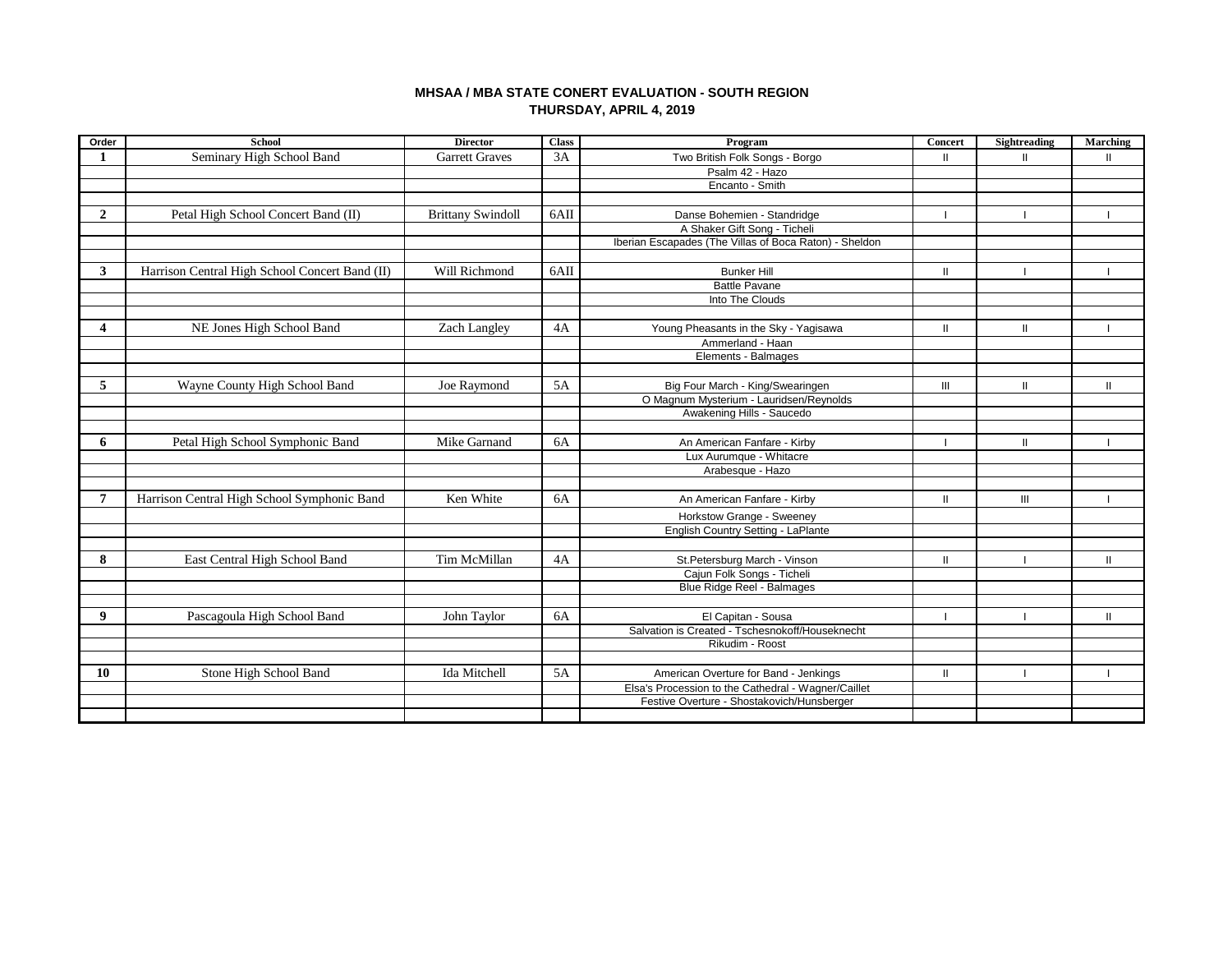## **MHSAA / MBA STATE CONERT EVALUATION - NORTH REGION Monday, April 1, 2019**

| Order<br>$\mathbf{1}$ | School<br>Tupelo High School Symphonic Band (II) | <b>Director</b><br><b>Cliff Moore</b> | Class<br>$6\text{Al}$ | Program                                                         | Concert      | Sightreading   | <b>Marching</b> |
|-----------------------|--------------------------------------------------|---------------------------------------|-----------------------|-----------------------------------------------------------------|--------------|----------------|-----------------|
|                       |                                                  |                                       |                       | Fanfare and Jubilation - Roland Barrett                         |              |                |                 |
|                       |                                                  |                                       |                       | A Childhood Hymn - William Bradberry, Arr. David Holsinger      |              |                |                 |
|                       |                                                  |                                       |                       | Addison Way - Ed Huckeby                                        |              |                |                 |
|                       |                                                  |                                       |                       |                                                                 |              |                |                 |
| $\mathbf{2}$          | Tupelo High School Wind Symphony                 | <b>Rick Murphy</b>                    | 6A                    |                                                                 |              |                |                 |
|                       |                                                  |                                       |                       | "Eagle Squadron" March - Kenneth J Alford, ed. R. Mark Rogers   |              |                |                 |
|                       | <b>SWEEPSTAKES AWARD</b>                         |                                       |                       | Ye Banks and Braes o'Bonnie Doon - Percy Grainger               |              |                |                 |
|                       |                                                  |                                       |                       | Century Variants - David Gillingham                             |              |                |                 |
|                       |                                                  |                                       |                       |                                                                 |              |                |                 |
| 3                     | Smithville High School Band                      | Kevin White                           | 1A                    |                                                                 | Ш            | $\mathbf{III}$ | $\mathbf{H}$    |
|                       |                                                  |                                       |                       | Generosity - Matthew R. Putnam                                  |              |                |                 |
|                       |                                                  |                                       |                       | American Journey - Dennis O Eveland                             |              |                |                 |
|                       |                                                  |                                       |                       | A Quiet Rain - Walter Cummings                                  |              |                |                 |
|                       |                                                  |                                       |                       |                                                                 |              |                |                 |
| 4                     | Union County High School Band                    | Andy Hall                             | 2A                    |                                                                 | Ш            |                |                 |
|                       |                                                  |                                       |                       | Falcon Ridge - Ed Huckeby                                       |              |                |                 |
|                       |                                                  |                                       |                       | Joy - Frank Tichelli                                            |              |                |                 |
|                       |                                                  |                                       |                       | The Lightning Spirit - Raolnd Barrett                           |              |                |                 |
| 5                     | Nettleton High School Band                       | Josh Funderburg                       | 3A                    |                                                                 | $\mathbf{H}$ | $\mathbf{H}$   |                 |
|                       |                                                  |                                       |                       | Albany Fanfare - William Owens                                  |              |                | Ш               |
|                       |                                                  |                                       |                       | Psalm 42 - Arr. Samuel R. Hazo                                  |              |                |                 |
|                       |                                                  |                                       |                       | Flight Of Valor - James Swearingen                              |              |                |                 |
|                       |                                                  |                                       |                       |                                                                 |              |                |                 |
| 6                     | Starkville High School Symphonic Winds (II)      | Kyle Hickey                           | 6AII                  |                                                                 | Ш            |                |                 |
|                       |                                                  |                                       |                       | Eclipse Galop - Karl King, Arr. Larry Clark                     |              |                |                 |
|                       |                                                  |                                       |                       | Evening Prayer - David Schaffer                                 |              |                |                 |
|                       |                                                  |                                       |                       | Ghost Fleet - Robert Sheldon                                    |              |                |                 |
|                       |                                                  |                                       |                       |                                                                 |              |                |                 |
| $\overline{7}$        | Bruce High School Band                           | <b>Cody Roberts</b>                   | 2A                    |                                                                 |              |                |                 |
|                       |                                                  |                                       |                       | Falcon Fanfare - Brian Balmages                                 |              |                |                 |
|                       | <b>SWEEPSTAKES AWARD</b>                         |                                       |                       | In A Quite Place - Bill Calhoun                                 |              |                |                 |
|                       |                                                  |                                       |                       | Kentucky 1800 - Clare Grundman                                  |              |                |                 |
|                       |                                                  |                                       |                       |                                                                 |              |                |                 |
| 8                     | Starkville High School Wind Ensemble             | Shawn Sullivan                        | 6A                    |                                                                 |              |                |                 |
|                       |                                                  |                                       |                       | Don Ricardo - Gabriella Musella                                 |              |                |                 |
|                       | <b>SWEEPSTAKES AWARD</b>                         |                                       |                       | Italian Wedding Song - James Barnes                             |              |                |                 |
|                       |                                                  |                                       |                       | Variations On A Korean Folksong - John Barnes Chance            |              |                |                 |
|                       |                                                  |                                       |                       |                                                                 |              |                |                 |
| 9                     | Eupora High School Band                          | Chad Hawkins                          | 2A                    |                                                                 | $\mathbf{H}$ |                | Ш               |
|                       |                                                  |                                       |                       | The Washington Post - John Philip Sousa / Arr. Brion & Schissel |              |                |                 |
|                       |                                                  |                                       |                       | Benediction - John Stevens                                      |              |                |                 |
|                       |                                                  |                                       |                       | Dance Of The Tumblers - Nikoli Rimsky-Korsakov / Arr. Balent    |              |                |                 |
| 10                    | Baldwyn High School Band                         | Marshall Dear                         | 2A                    |                                                                 | III          | $\mathbf{H}$   | $\mathbf{H}$    |
|                       |                                                  |                                       |                       | Project March - Harold Bennett                                  |              |                |                 |
|                       |                                                  |                                       |                       | Copper Meadows - David Gorham                                   |              |                |                 |
|                       |                                                  |                                       |                       | Gadget - Randall Standridge                                     |              |                |                 |
|                       |                                                  |                                       |                       |                                                                 |              |                |                 |
|                       |                                                  |                                       |                       |                                                                 |              |                |                 |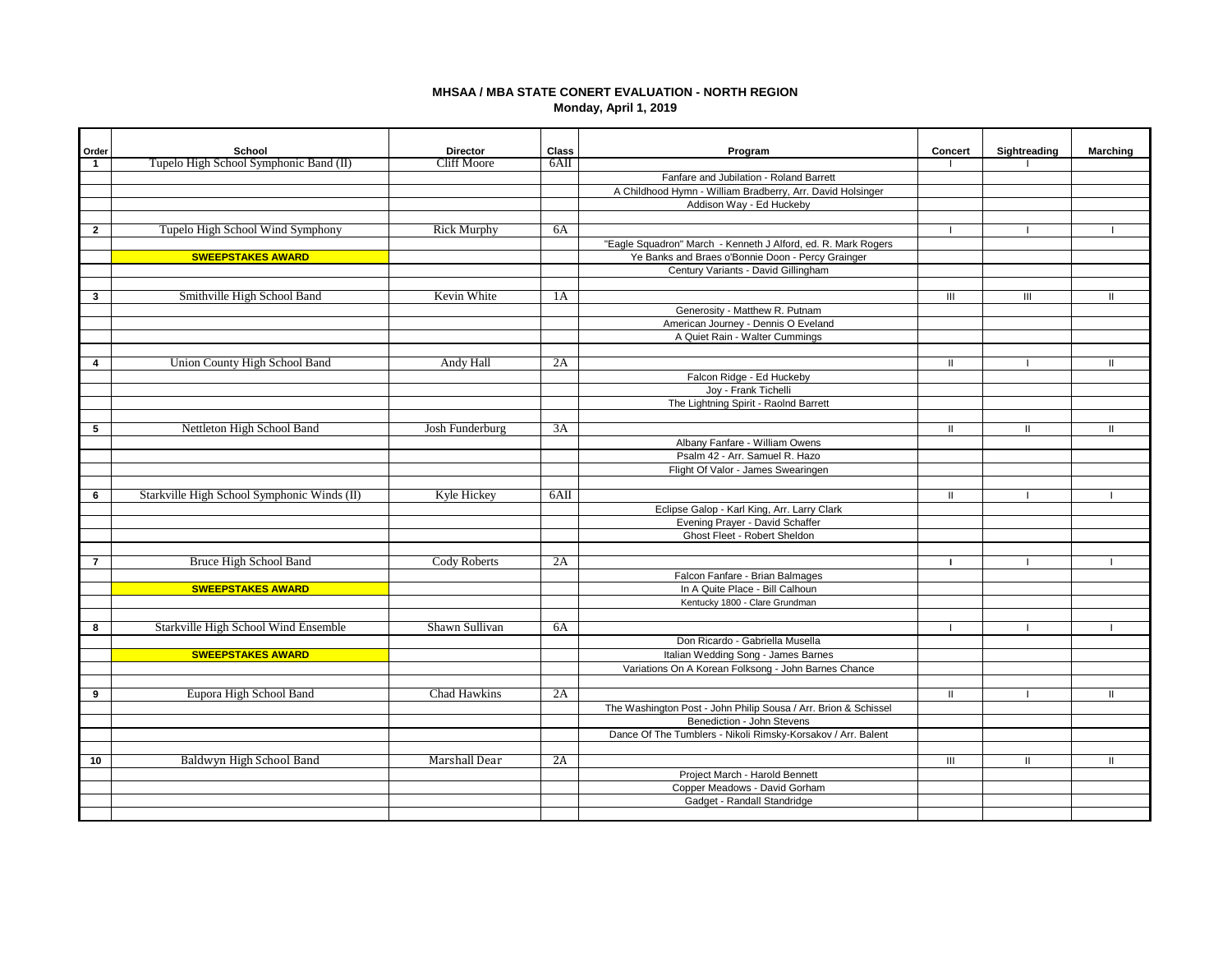| 11 | Oxford High School Concert Band (II) | Aaron Bailey           | $6\text{Al}$ |                                                                   |   |              |  |
|----|--------------------------------------|------------------------|--------------|-------------------------------------------------------------------|---|--------------|--|
|    |                                      |                        |              | Whiplash - Randall Standridge                                     |   |              |  |
|    |                                      |                        |              | Nettleton - Johnny Vinson                                         |   |              |  |
|    |                                      |                        |              | First We Dream - Erik Morales                                     |   |              |  |
|    |                                      |                        |              |                                                                   |   |              |  |
| 12 | Alcorn Central High School Band      | <b>Betty Patterson</b> | 3A           |                                                                   | Ш | $\mathbf{I}$ |  |
|    |                                      |                        |              | Imperial Valley March - John Edmondson                            |   |              |  |
|    |                                      |                        |              | Come Thou Font of Every Blessing - Jay Dawson                     |   |              |  |
|    |                                      |                        |              | Novo Lenio - Samuel Hazo                                          |   |              |  |
|    |                                      |                        |              |                                                                   |   |              |  |
| 13 | Booneville High School Band          | Joshua Forsythe        | 3A           |                                                                   |   |              |  |
|    |                                      |                        |              | The Trombone King - Karl L. King, Arr. John P. Paynter            |   |              |  |
|    | <b>SWEEPSTAKES AWARD</b>             |                        |              | In The Bleak Mid-Winter - Gustav Holst, Arr. Robert W. Smith      |   |              |  |
|    |                                      |                        |              | Ride - Samuel Hazo                                                |   |              |  |
|    |                                      |                        |              |                                                                   |   |              |  |
| 14 | Independence High School Band        | Justin Bixler          | 3A           |                                                                   |   | Ш            |  |
|    |                                      |                        |              | Alamo March - Karl L. King, Arr. James Swearingen                 |   |              |  |
|    |                                      |                        |              | In The Shining Of The Stars - Robert Sheldon                      |   |              |  |
|    |                                      |                        |              | Into The Artic - Brian Balmages                                   |   |              |  |
|    |                                      |                        |              |                                                                   |   |              |  |
| 15 | Kossuth High School Band             | <b>Brandon Harvell</b> | 3A           | Galop - Gary P. Gilroy                                            |   |              |  |
|    |                                      |                        |              | They Led My Lord Away - Gordon, Arr. Allen                        |   |              |  |
|    | <b>SWEEPSTAKES AWARD</b>             |                        |              | Voices From The Battlefield - Robert Sheldon                      |   |              |  |
|    |                                      |                        |              |                                                                   |   |              |  |
|    |                                      |                        |              |                                                                   |   |              |  |
| 16 | Oxford High School Symphonic Band    | Mel Morse              | 6A           |                                                                   |   | $\mathbf{I}$ |  |
|    |                                      |                        |              | Rolling Thunder - Henry Fillmore, Ed. Fedrick Fennell             |   |              |  |
|    |                                      |                        |              | Irish Tune From County Derry - Percy Grainger, ed. by Larry Clark |   |              |  |
|    |                                      |                        |              | On An American Spiritual - David Holsinger\                       |   |              |  |
|    |                                      |                        |              |                                                                   |   |              |  |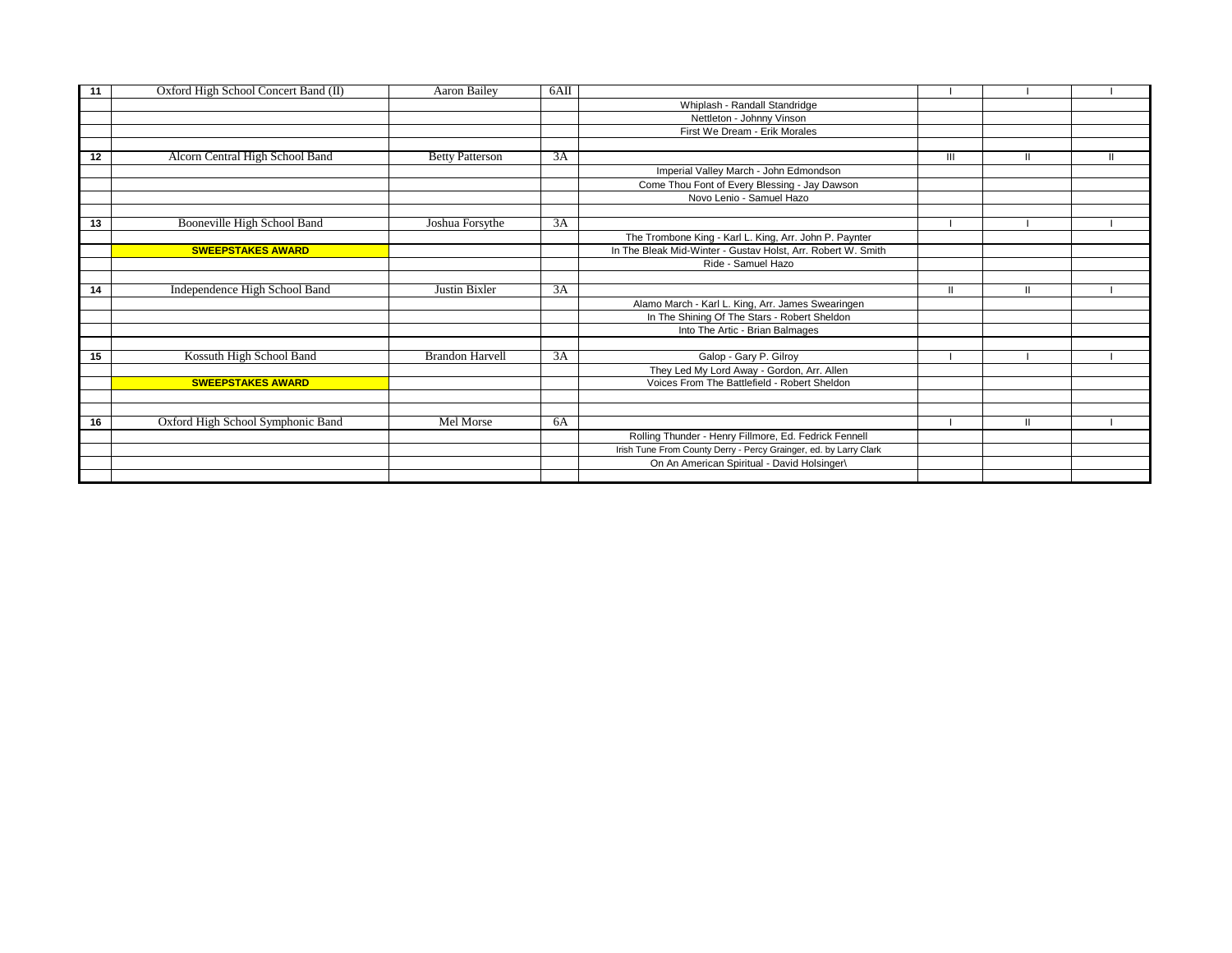### **MHSAA / MBA STATE CONERT EVALUATION - NORTH REGION TUESDAY, APRIL 2, 2019**

| Order                   | <b>School</b>                           | <b>Director</b>       | <b>Class</b> | Program                                                                                            | <b>Concert</b> | Sightreading | Marching       |
|-------------------------|-----------------------------------------|-----------------------|--------------|----------------------------------------------------------------------------------------------------|----------------|--------------|----------------|
| 1                       | Itawamba High School Band               | Rebekah Wells         | 4A           | To The Stars - Andrew Poor                                                                         |                |              |                |
|                         |                                         |                       |              | Deir In De - Warren Barker                                                                         |                |              |                |
|                         |                                         |                       |              | Blue Ridge Saga - James Swearingen                                                                 |                |              |                |
|                         |                                         |                       |              |                                                                                                    |                |              |                |
| $\mathbf{2}$            | North Pontotoc High School Band         | Melissa Reeves        | 3A           | Lamar Street Parade - Andrew Fox                                                                   | $\blacksquare$ |              |                |
|                         |                                         |                       |              | With Each Sunset - Richard Saucedo                                                                 |                |              |                |
|                         |                                         |                       |              | Fantasia For Winds and Perecussion - Warren Barker                                                 |                |              |                |
|                         |                                         |                       |              |                                                                                                    |                |              |                |
| $\overline{\mathbf{3}}$ | Mooreville High School Band             | Walt Namie            | 4A           | Metrodance - Randall Standridge                                                                    | ш              | Ш            |                |
|                         |                                         |                       |              | Hymn For A Child - James Swearingen                                                                |                |              |                |
|                         |                                         |                       |              | Spring River Fantasy - William Owens                                                               |                |              |                |
|                         |                                         |                       |              |                                                                                                    |                |              |                |
| $\overline{\mathbf{4}}$ | South Pontotoc High School Band         | Vance Wiggington      | 3A           | Rondo from Prelude, Sciliano and Rondo - Malcon Arnold                                             | $\mathbf{I}$   |              |                |
|                         |                                         |                       |              | When The Stars Began To Fall - Fred J. Allen                                                       |                |              |                |
|                         | <b>SWEEPSTAKES AWARD</b>                |                       |              | At The Strongholds of En Gedi - David Holsinger                                                    |                |              |                |
|                         |                                         |                       |              |                                                                                                    |                |              |                |
| 5                       | Grenada High School Symphonic Winds     | Joe Presley           | 5A           | The Stormchasers - Robert Sheldon                                                                  | $\blacksquare$ |              |                |
|                         |                                         |                       |              | <b>Benediction - John Stevens</b>                                                                  |                |              |                |
|                         | <b>SWEEPSTAKES AWARD</b>                |                       |              | Sedona - Steven Reineke                                                                            |                |              |                |
|                         |                                         |                       |              |                                                                                                    |                |              |                |
| 6                       | Watervalley High School Band            | <b>Beau Boutwell</b>  | 3A           |                                                                                                    | <b>DNA</b>     | <b>DNA</b>   | $\mathbf{III}$ |
|                         |                                         |                       |              |                                                                                                    |                |              |                |
|                         |                                         |                       |              |                                                                                                    |                |              |                |
|                         |                                         |                       |              |                                                                                                    |                |              |                |
| $\overline{7}$          | New Hope High School Band               | <b>Tracy Blaylock</b> | 4A           | Nobles Of The Mystic Shrine - John Philip Sousa / Arr. Jack Bullock                                | $\blacksquare$ |              | $\mathbf{H}$   |
|                         |                                         |                       |              | Renegade - Ed Huckeby                                                                              |                |              |                |
|                         |                                         |                       |              | Fanfare and Festival Celebration - David Shaffer                                                   |                |              |                |
|                         |                                         |                       |              |                                                                                                    |                |              |                |
| 8                       | Amory High School Band                  | Jeff Colburn          | 4A           | Amparito Roca - Jaime Texidore / Aubrey Miller                                                     |                |              |                |
|                         |                                         |                       |              | At Mornings First Light - David R. Gillingham                                                      |                |              |                |
|                         |                                         |                       |              | Overture: Bisham Grange - John Cacavas                                                             |                |              |                |
| 9                       |                                         |                       |              |                                                                                                    |                |              |                |
|                         | Lake Cormorant Middle School            | Cari Burgess          | MS           | Eclipse Galop - Karl L. King / Arr. Andrew Glover                                                  |                |              |                |
|                         |                                         |                       |              | The Water Is Wide - Setting by James Swearingen                                                    |                |              |                |
|                         |                                         |                       |              | Equilibrum - Michael Oare                                                                          |                |              |                |
| 10                      | Calhoun City High School Band           | Dustin Thrasher       | 2A           |                                                                                                    |                |              |                |
|                         |                                         |                       |              | Simple Gifts: Four Shaker Songs, Mvt 2: Dance / Frank Tichelli<br>The Seal Lullaby - Eric Whitacre | $\mathbf{I}$   |              |                |
|                         |                                         |                       |              |                                                                                                    |                |              |                |
|                         |                                         |                       |              | Chorale and Allegro - Claude T. Smith                                                              |                |              |                |
| 11                      | Hernando High School Concert Band (III) | <b>Tyler Harris</b>   | 6AIII        | Electricity - Brian Balmages                                                                       | $\mathbf{I}$   |              | - 11           |
|                         |                                         |                       |              | As Twilight Falls - Roberet Sheldon                                                                |                |              |                |
|                         |                                         |                       |              | Prarie Dances - David Holsinger                                                                    |                |              |                |
|                         |                                         |                       |              |                                                                                                    |                |              |                |
|                         |                                         |                       |              |                                                                                                    |                |              |                |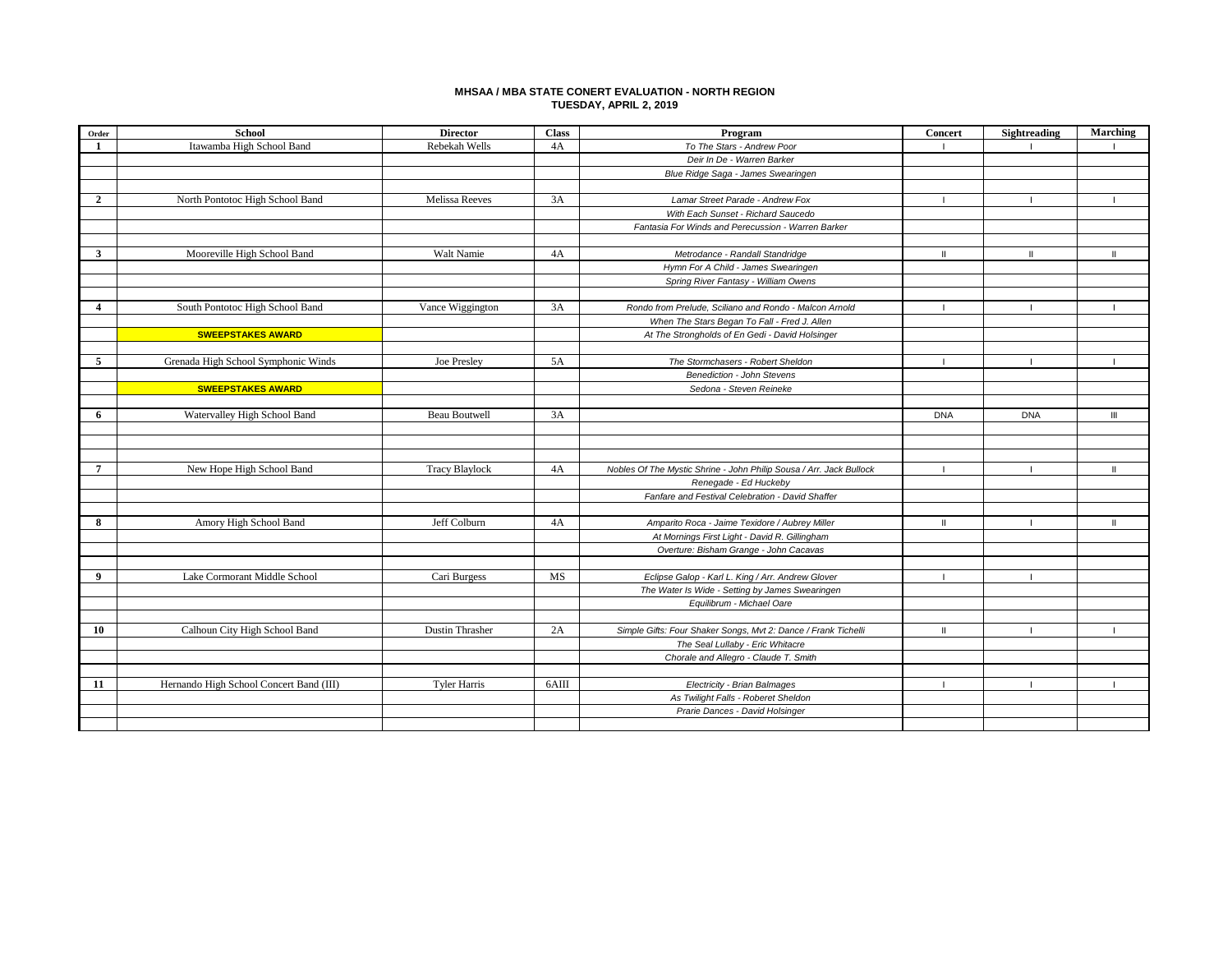### **MHSAA / MBA STATE CONERT EVALUATION - NORTH REGION TUESDAY, APRIL 2, 2019**

| Order | <b>School</b>                                  | <b>Director</b>       | <b>Class</b> | Program                                                                              | Concert      | Sightreading  | Marching |
|-------|------------------------------------------------|-----------------------|--------------|--------------------------------------------------------------------------------------|--------------|---------------|----------|
| 12    | Lafayette County High School Symphonic Band    | Kelly Duncan          | 5A           | Clouds That Sail in Heaven - Todd Salter                                             | ш            |               |          |
|       |                                                |                       |              | Endlesss Rainbows - Brian Balmages                                                   |              |               |          |
|       |                                                |                       |              | To Dance In The Secret Garden - Robeert W. Smith                                     |              |               |          |
|       |                                                |                       |              |                                                                                      |              |               |          |
| 13    | Desoto Central High School Symphonic Band (II) | <b>Tyler Hart</b>     | 6AII         | Fanfare And Flourishes - James Curnow                                                | ш            |               |          |
|       |                                                |                       |              | Ammerland - Jacod De Haan                                                            |              |               |          |
|       |                                                |                       |              | West Highlands Sojourn - Robert Sheldon                                              |              |               |          |
|       |                                                |                       |              |                                                                                      |              |               |          |
| 14    | Corinth High School Band                       | <b>Bruce Dobbs</b>    | 4A           | March Of The Belgian Paratroopers - Arr. James Swearingen                            |              |               |          |
|       |                                                |                       |              | Rippling Watercolors - Brian Balmages                                                |              |               |          |
|       |                                                |                       |              | Blue Ridge Saga - James Swearingen                                                   |              |               |          |
|       |                                                |                       |              |                                                                                      |              |               |          |
| 15    | Greenwood High School Band                     | <b>Olander Emmons</b> | 4A           | Winchester March - John Edmondson                                                    | Ш            |               |          |
|       |                                                |                       |              | Blue Ridge Saga - James Swearingen                                                   |              |               |          |
|       |                                                |                       |              | Accalamations - Ed Huckeby                                                           |              |               |          |
|       |                                                |                       |              |                                                                                      |              |               |          |
| 16    | New Albany High School Band                    | David Hopple          | 4A           | Americans We - Henry Fillmore, ed by Fredrick Fennell                                | $\mathbf{H}$ | $\mathbf{II}$ |          |
|       |                                                |                       |              | Perethshire Majesty - Samuel Hazo                                                    |              |               |          |
|       |                                                |                       |              | Havendance - David Holsinger                                                         |              |               |          |
|       |                                                |                       |              |                                                                                      |              |               |          |
| 17    | Pontotoc High School Band                      | Sarah Todd            | 4A           | Windsprints - Richard Saucedo                                                        | -1           |               |          |
|       |                                                |                       |              | Down A Country Lane - Aaron Copland / Merlin Patterson                               |              |               |          |
|       | <b>SWEEPSTAKES AWARD</b>                       |                       |              | The Hounds Of Spring - Alfred Reed                                                   |              |               |          |
|       |                                                |                       |              |                                                                                      |              |               |          |
| 18    | Senatobia High School Band                     | <b>Jeff West</b>      | 4A           | Ride - Samuel Hazo                                                                   | $\mathbf{L}$ |               |          |
|       |                                                |                       |              | Dusk - Bryant                                                                        |              |               |          |
|       | <b>SWEEPSTAKES AWARD</b>                       |                       |              | Caccia And Chorale - Clifton Williams                                                |              |               |          |
|       |                                                |                       |              |                                                                                      |              |               |          |
| 19    | Hernando High School Symphonic Band (II)       | Joseph Quinnelly      | 6AII         | On The Wings Of The Wind - Ryan Todd                                                 |              |               |          |
|       |                                                |                       |              | Rippling Wateercolors - Brian Balmages                                               |              |               |          |
|       |                                                |                       |              | Havendance - David Holsinger                                                         |              |               |          |
|       |                                                |                       |              |                                                                                      |              |               |          |
| 20    | Desoto Central High School Wind Ensemble       | Dennis Cox            | 6A           | Burn - Roland Barrett                                                                |              |               |          |
|       | <b>SWEEPSTAKES AWARD</b>                       |                       |              | Southern Hymn - Samuel Hazo<br>Variations On A Korean Folk Song - John Barnes Chance |              |               |          |
|       |                                                |                       |              |                                                                                      |              |               |          |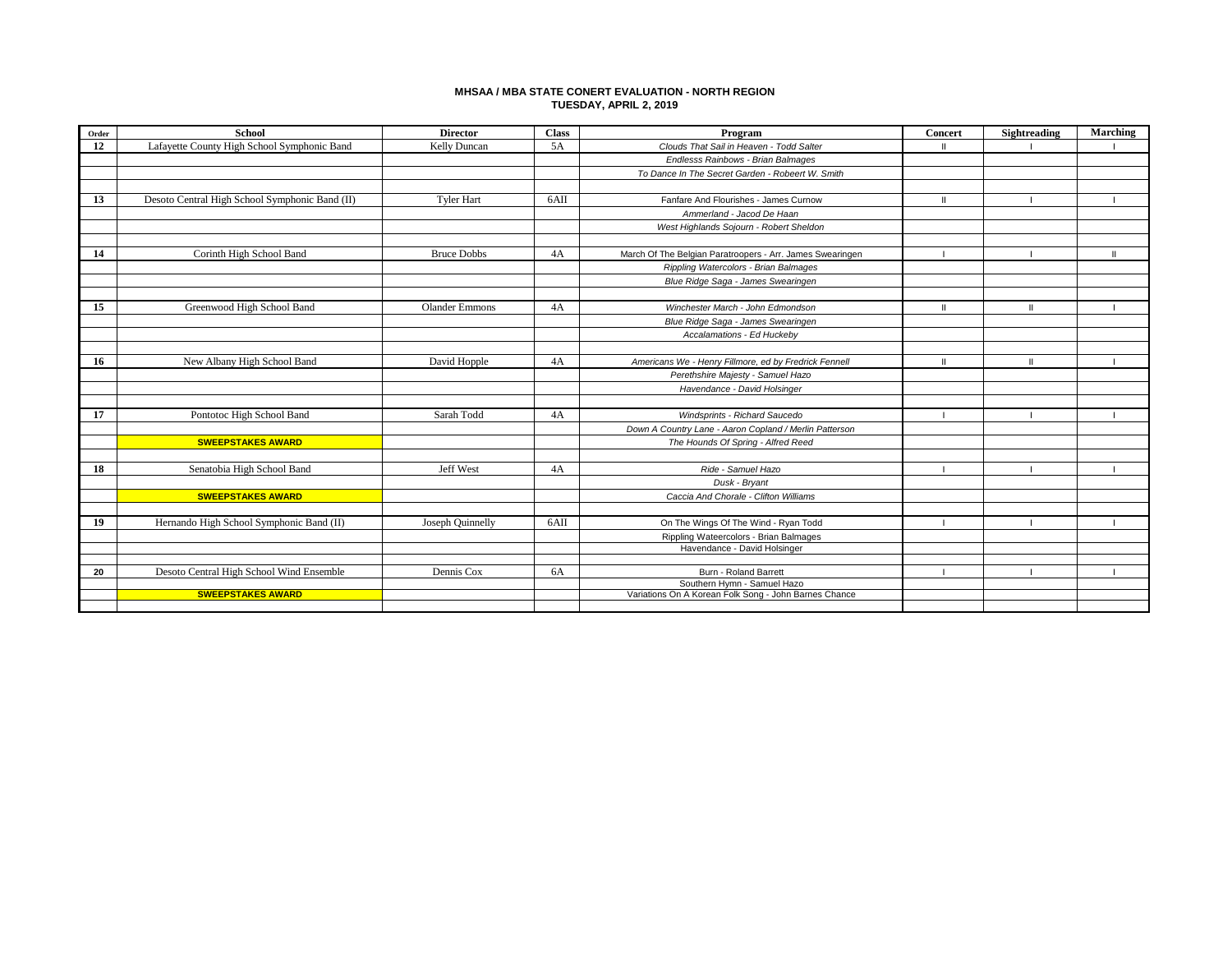## **MHSAA / MBA STATE CONERT EVALUATION - NORTH REGION WEDNESDAY, APRIL 3, 2019**

| Order          | School                                         | <b>Director</b>       | Class | Program                                                            | Concert        | Sightreading   | <b>Marching</b> |
|----------------|------------------------------------------------|-----------------------|-------|--------------------------------------------------------------------|----------------|----------------|-----------------|
| 1              | Shannon High School Band                       | <b>William Pruitt</b> | 4A    | United Nations - James Swearingen                                  | $\mathbf{I}$   |                | н               |
|                |                                                |                       |       | Anthem For Peace - Ed Huckeby                                      |                |                |                 |
|                |                                                |                       |       | Encanto - Robert W. Smith                                          |                |                |                 |
|                |                                                |                       |       |                                                                    |                |                |                 |
| $\overline{2}$ | Tishomingo High School Band                    | <b>Bradley Strom</b>  | 4A    | Rough Riders - Karl L. King / Arr. James Swearingen                | $\mathbf{H}$   | $\mathbf{H}$   |                 |
|                |                                                |                       |       | Risk(Everything For A Dream) - Richard Saucedo                     |                |                |                 |
|                |                                                |                       |       | Renegade - Ed Huckeby                                              |                |                |                 |
|                |                                                |                       |       |                                                                    |                |                |                 |
| 3              | Hatley High School Band                        | Callie Jackson        | 3A    | Fanfare And Triumph - James Swearingen                             | $\mathbf{II}$  | $\mathbf{I}$   | $\mathbf{II}$   |
|                |                                                |                       |       | Lonestar - Carl Strommen                                           |                |                |                 |
|                |                                                |                       |       | Encanto - Robert W. Smith                                          |                |                |                 |
|                |                                                |                       |       |                                                                    |                |                |                 |
| 4              | Charleston High School Band                    | David Baker           | 3A    | Game Of Thrones - Jay Bocook                                       | $\mathbf{III}$ | $\mathbf{H}$   |                 |
|                |                                                |                       |       | Come ThouFount Of Every Blessinh - Jay                             |                |                |                 |
|                |                                                |                       |       | Celebration - Randall Standridge                                   |                |                |                 |
|                |                                                |                       |       |                                                                    |                |                |                 |
| 5              | Saltillo High School Band                      | Robin Hill            | 5A    | Melody Shop - Karl L. King / Arr. Andrew Glover                    |                |                |                 |
|                |                                                |                       |       | Salvation Is Created - Pavel Tschesnokoff / Arr. Bruce Houseknecht |                |                |                 |
|                |                                                |                       |       | La Belle Helena - Jacques Offenbach / Arr. Lawrence Odom           |                |                |                 |
|                |                                                |                       |       |                                                                    |                |                |                 |
| 6              | Amory High School Concert Band (II)            | David Cuevas          | 4AII  | Newcastle March - Johnnie Vinson                                   | $\mathbf{II}$  | $\mathbf{II}$  |                 |
|                |                                                |                       |       | Balladair - Frank Erickson                                         |                |                |                 |
|                |                                                |                       |       | Two British Folk Songs - Elliot Del Borgo                          |                |                |                 |
|                |                                                |                       |       |                                                                    |                |                |                 |
| $\overline{7}$ | Center Hill High School Concert Band (II)      | Jamie McPhetrige      | 5AII  | Prestissimo - Karl L. King / James Swearingen                      | $\mathbf{II}$  | -1             |                 |
|                |                                                |                       |       | In The Shining Of The Stars - Robert Sheldon                       |                |                |                 |
|                |                                                |                       |       | Almighty Fortress - David Shaffer                                  |                |                |                 |
|                |                                                |                       |       |                                                                    |                |                |                 |
| 8              | Lake Cormorant High School Symphonic Band (II) | Jon Young             | 5AII  | Amparito Roca / Jamie Texidore / Gary Fagan                        | $\mathbf{I}$   | $\blacksquare$ |                 |
|                |                                                |                       |       | A Childhood Remembered - Rossano Galante                           |                |                |                 |
|                |                                                |                       |       | The Cave You Fear - Michael Markowski                              |                |                |                 |
|                |                                                |                       |       |                                                                    |                |                |                 |
| 9              | West Point High School Band                    | Rickey Brown          | 5A    | Prestissimo March - James Swearingen                               | $\mathbf{II}$  | $\mathbf{II}$  | Ш               |
|                |                                                |                       |       | Benediction - John Stevens                                         |                |                |                 |
|                |                                                |                       |       | Dynasty - Jason K. Nitsch                                          |                |                |                 |
|                |                                                |                       |       |                                                                    |                |                |                 |
| 10             | Choctaw County High School Band                | Sean Owens            | 1A    | Mount Vernon March - John Edmondson                                | $\mathbf{H}$   | $\mathbf{II}$  | $\mathbf{II}$   |
|                |                                                |                       |       | Antiphon - William Owens                                           |                |                |                 |
|                |                                                |                       |       | Fire and Fury - David Shaffer                                      |                |                |                 |
|                |                                                |                       |       |                                                                    |                |                |                 |
| 11             | Aberdeen High School Band II                   | Kenneth Clay          | 3AII  | Quintus - Larry Clark                                              | <b>DNA</b>     | <b>DNA</b>     |                 |
|                |                                                |                       |       | Morning Mist - Robert Sheldon                                      |                |                |                 |
|                |                                                |                       |       | <b>Black Forest Overture - Michael Sweeny</b>                      |                |                |                 |
|                |                                                |                       |       |                                                                    |                |                |                 |
| 12             | Ripley High School Band                        | <b>Bernard Hatch</b>  | 4A    | Emblem Of Unity - J.J. Richards/ James Swearingen                  | $\mathbf{II}$  |                |                 |
|                |                                                |                       |       | Sag Harbor Sunset - Robert Shaldon                                 |                |                |                 |
|                |                                                |                       |       | Abrams Pursuit - David Holsinger                                   |                |                |                 |
|                |                                                |                       |       |                                                                    |                |                |                 |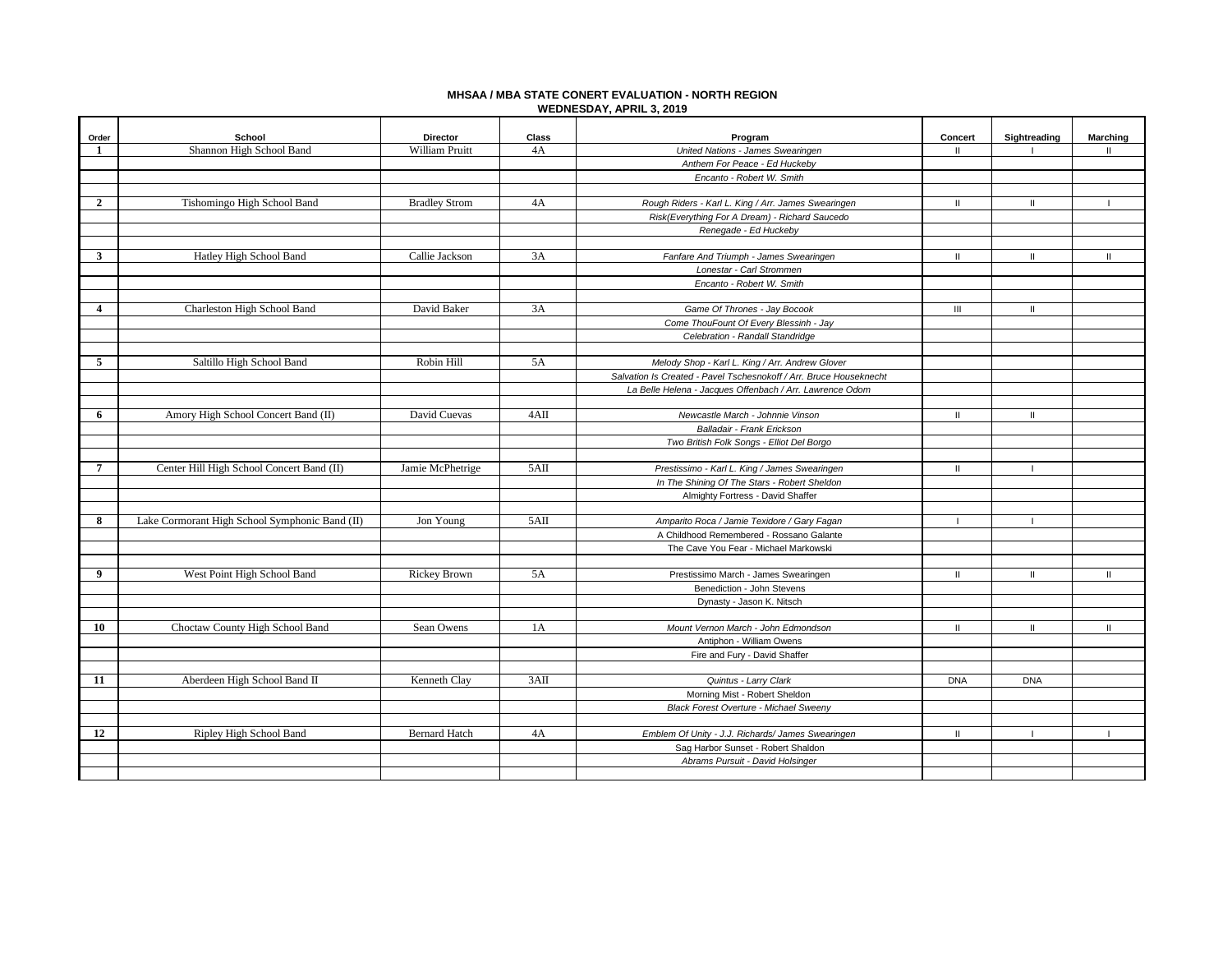## **MHSAA / MBA STATE CONERT EVALUATION - NORTH REGION WEDNESDAY, APRIL 3, 2019**

| Order | School                                     | <b>Director</b>       | <b>Class</b> | Program                                                                                                            | Concert       | Sightreading   | Marching     |
|-------|--------------------------------------------|-----------------------|--------------|--------------------------------------------------------------------------------------------------------------------|---------------|----------------|--------------|
| 13    | Columbus High School Band                  | Eric Antony James     | 6A           | March Diabolique - Brian Balmages                                                                                  | $\mathbf{H}$  | $\mathbf{III}$ | $\mathbf{H}$ |
|       |                                            |                       |              | Solas Ane - Samuel Hazo                                                                                            |               |                |              |
|       |                                            |                       |              | Saturn: The Ringed Planet - Rob Romeyn                                                                             |               |                |              |
|       |                                            |                       |              |                                                                                                                    |               |                |              |
| 14    | Aberdeen High School Band                  | C.J. Gusmus           | 3A           | At A Turkish Market                                                                                                | $\mathbf{II}$ |                | Ш            |
|       |                                            |                       |              | Cajun Folk Songs - Frank Tichelli                                                                                  |               |                |              |
|       |                                            |                       |              | Ascend - Samuel Hazo                                                                                               |               |                |              |
|       |                                            |                       |              |                                                                                                                    |               |                |              |
| 15    | Pontotoc High School Concert Band (II)     | Keith Morgan          | 4AII         | Angelic Celebration - Randall Standridge                                                                           | $\mathbf{II}$ | $\mathbf{H}$   |              |
|       |                                            |                       |              | Heaven's Light - Steven Reineke                                                                                    |               |                |              |
|       |                                            |                       |              | Awakening Hills - Richard Saucedo                                                                                  |               |                |              |
|       |                                            |                       |              |                                                                                                                    |               |                |              |
| 16    | South Panola High School Concert Band (II) | Laura Reed            | 6AII         | Hosts Of Freedom - Kark L. King / Arr. John Paynter                                                                | $\mathbf{H}$  |                | $\mathbf{H}$ |
|       |                                            |                       |              | Renegade - Ed Huckeby                                                                                              |               |                |              |
|       |                                            |                       |              | Jumpstart! - Carol Britten Chambers                                                                                |               |                |              |
|       |                                            |                       |              |                                                                                                                    |               |                |              |
| 17    | Southaven High School Symphonic Band       | <b>Tyler Findley</b>  | 6A           | Mother Earth - David Maslanka                                                                                      |               |                |              |
|       |                                            |                       |              | Southern Hymn - Samuel Hazo                                                                                        |               |                |              |
|       |                                            |                       |              | Vesuvius - Frank Tichelli                                                                                          |               |                |              |
|       |                                            |                       |              |                                                                                                                    |               |                |              |
| 18    | Lake Cormorant High School Wind Ensemble   | Jamie Young           | 5A           | Hooney Boys On Parade - Edward Victor Cupero / Arr. John Bourgeois                                                 |               |                |              |
|       |                                            |                       |              | Dusk - Steven Bryant                                                                                               |               |                |              |
|       | <b>SWEEPSTAKES AWARD</b>                   |                       |              | Awayday - Adam Gorb                                                                                                |               |                |              |
|       |                                            |                       |              |                                                                                                                    |               |                |              |
| 19    | South Panola High School Symphonic Band    | <b>Richard Shirey</b> | 6A           | The Chimes Of Liberty - Edwin Franko Goldman / Loras J. Schissel                                                   |               |                | $\mathbf{I}$ |
|       |                                            |                       |              | Variations on "Scarborough Fair" - Calvin Custer<br>Prelude, Siciliano and Rondo - Malcom Arnolg / John P. Paynter |               |                |              |
|       |                                            |                       |              |                                                                                                                    |               |                |              |